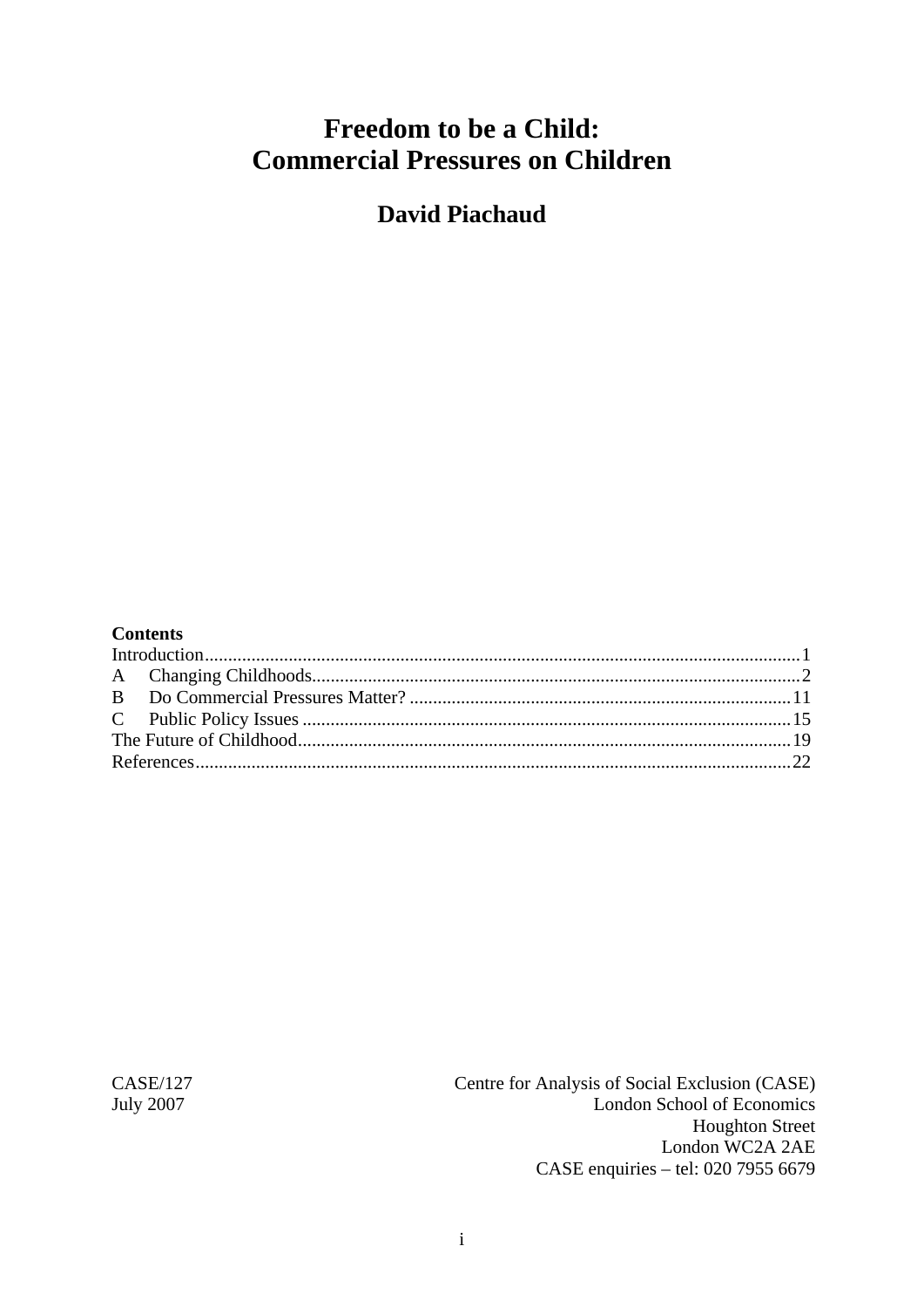### **Centre for Analysis of Social Exclusion**

The ESRC Research Centre for Analysis of Social Exclusion (CASE) was established in October 1997 with funding from the Economic and Social Research Council. It is located within the Suntory and Toyota International Centres for Economics and Related Disciplines (STICERD) at the London School of Economics and Political Science, and benefits from support from STICERD. It is directed by Howard Glennerster, John Hills, Kathleen Kiernan, Julian Le Grand, Anne Power and Carol Propper.

In addition to our discussion paper series (CASEpapers), we produce occasional summaries of our research in CASEbriefs, and reports from various conferences and activities in CASEreports. All these publications are available to download free from our website. Limited printed copies are available on request.

For further information on the work of the Centre, please contact the Centre Manager, Jane Dickson, on:

|           | Telephone: UK+20 7955 6679    |
|-----------|-------------------------------|
| Fax:      | UK+20 7955 6951               |
| Email:    | j.dickson@lse.ac.uk           |
| Web site: | http://sticerd.lse.ac.uk/case |

#### © David Piachaud

All rights reserved. Short sections of text, not to exceed two paragraphs, may be quoted without explicit permission provided that full credit, including © notice, is given to the source.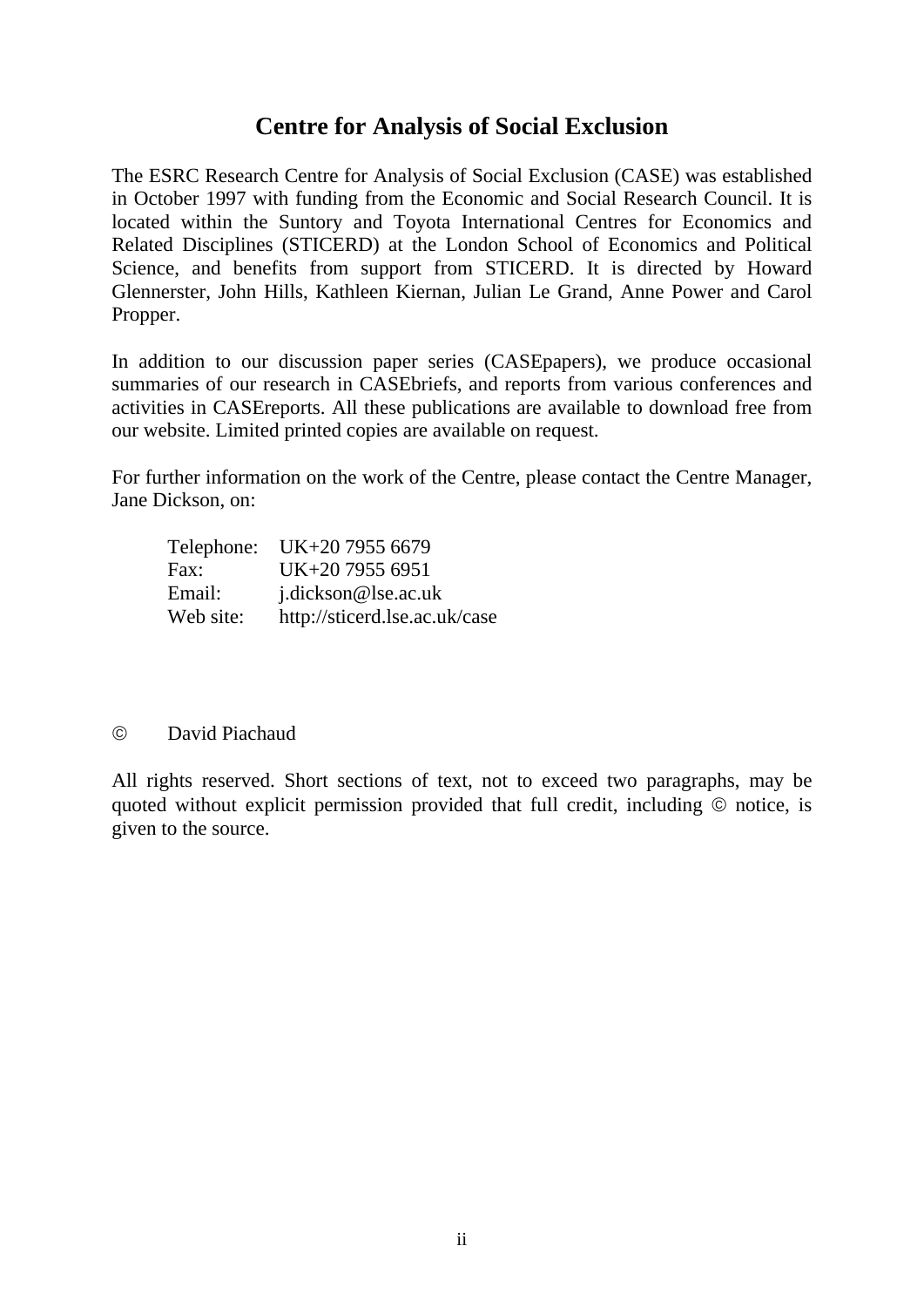### **Editorial Note and Acknowledgements**

David Piachaud is Professor of Social Policy at the London School of Economics and an Associate of the ESRC Centre for Analysis of Social Exclusion. The author is indebted to Andrew MacAskill for his research on which Section B is based. He is grateful for helpful comments on drafts from Sarah Ashwin-Siejkowski, Howard Glennerster, Helen Goodman, Louise King, Ann MacAskill, Jason Strelitz, Anne West and Pauline Withers-Born. Most of all, he is indebted to Lily and Toby Piachaud who have taught him about being a child today.

### **Abstract**

Children's lives have been transformed over the past century. Family incomes have increased, children lead more solitary lives, attitudes to childhood have changed, new products have been developed and commercial pressures on children have increased. The importance of these commercial pressures is analysed. Do children understand advertising? How is child poverty affected? How does increased materialism affect psychological well-being? The issues raised for public policy are discussed in terms of children's freedom, the rights of children and the protection of children. Finally, the future of childhood is considered and choices between constraining commercial pressures or not are considered.

JEL classification: I31 Keywords: childhood, consumption, advertising, commercialization.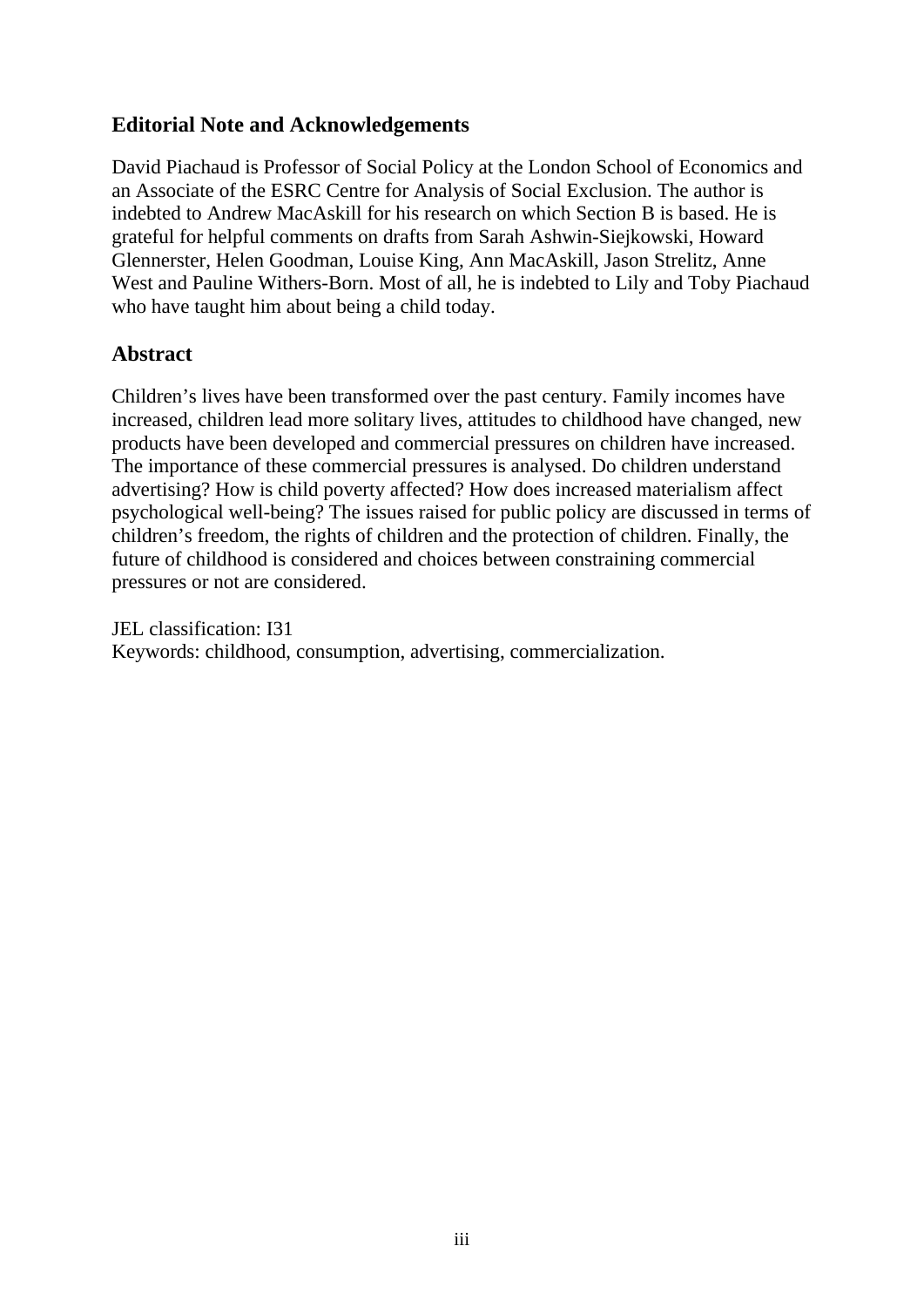### **Introduction**

Two hundred years ago, Elizabeth Barrett Browning wrote about the effects of child labour during the Industrial Revolution in her poem 'The Cry of the Children':

The young lambs are bleating in the meadows, The young birds are chirping in the nest, The young fawns are playing with the shadows, The young flowers are blowing toward the west – But the young, young children, O my brothers, They are weeping bitterly! They are weeping in the playtime of the others, In the country of the free.

In the nineteenth century, one of the first interventions of the state on behalf of children was legislation to restrict the employment of children. As John Stuart Mill argued:

Labouring for too many hours in the day, or in work beyond their strength, should not be permitted to them, for if permitted it may always be compelled. Freedom of contract, in the case of children, is but another word for freedom of coercion. (1848, V, XI, 30).

In the pre-industrial, rural economy and through much of the industrial revolution, children were from a very early age primarily producers. In industrialized societies, the twentieth century saw a transformation in the nature of childhood. Children, once lacking any rights, came to be seen as humans who should enjoy certain inalienable rights. There have undoubtedly been vast improvements in the lives of children throughout most of the world. Yet many aspects of childhood are now causing increasing concern. The historian,Harry Hendrick referred to: 'the popularity in certain quarters of the belief that childhood has been eroded, lost or has suffered a 'strange death'' (James and Prout, 1997, p 57). Neil Postman graphically claimed that the child 'has been expelled from the garden of childhood.' (Postman, 1982, p192)

One of the principal concerns is the growth in commercial pressures on children. A group of 110 professionals and academics working with children recently wrote to the *Daily Telegraph* stating: 'We are deeply concerned at the escalating incidence of childhood depression and children's behavioural and developmental conditions …. They are pushed by market forces to act and dress like mini-adults and exposed via the electronic media to material which would have been considered unsuitable for children even in the very recent past.' (12 September, 2006). The Archbishop of Canterbury spoke of 'the pincer movement of the commercialisation of childhood and fragmentation of the family' (*Sunday Times*, 17 September, 2006). Compass, a leftwing pressure group published a report that argued that: 'Advertisements and marketing messages are …shaping the way children see themselves and the world and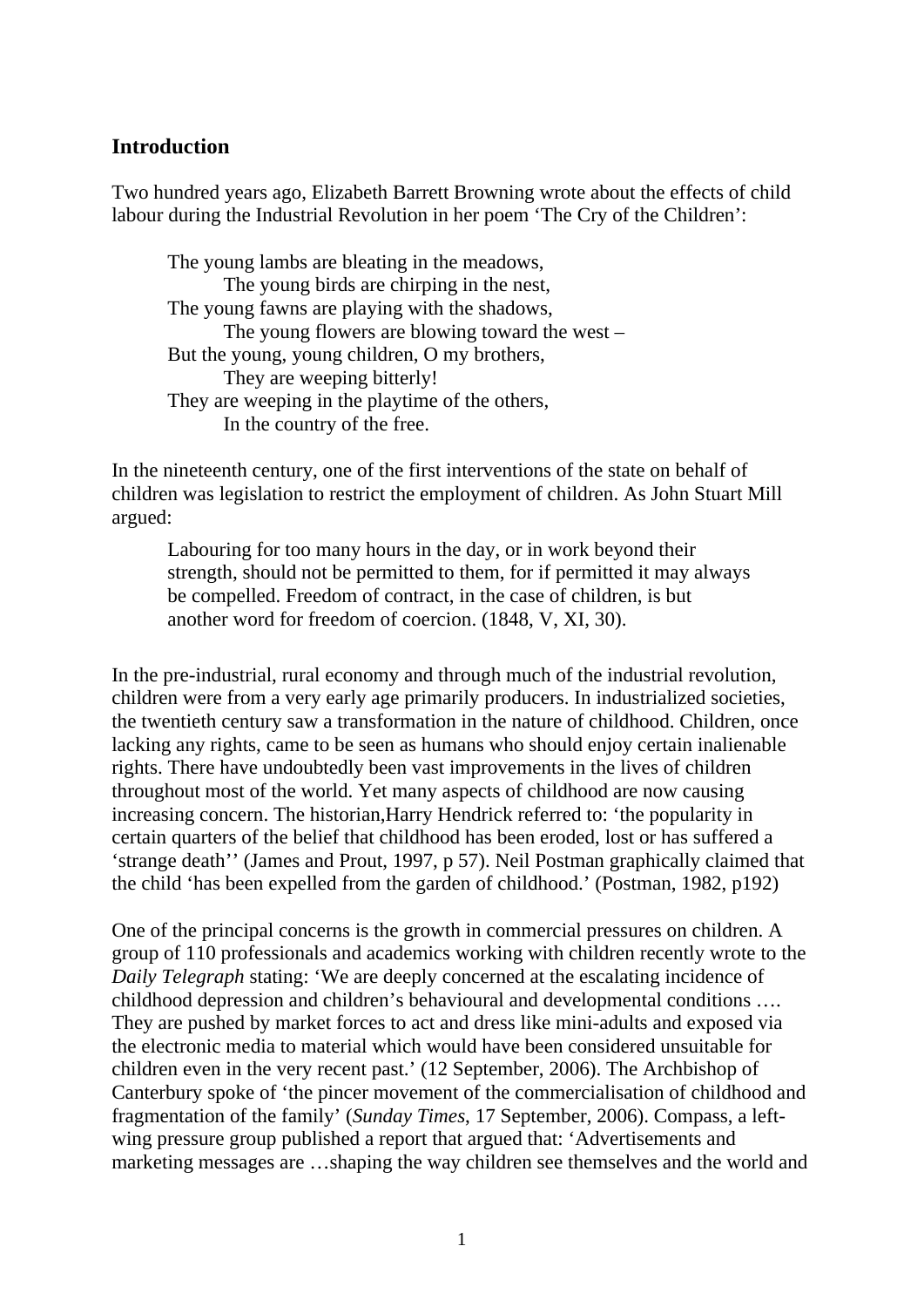are impacting on their values, aspirations, health as well as the way they feel about themselves' (Williams, 2006).

Yet there is little clarity about what is going on. The purpose of this paper is, first, to analyse some aspects of what is happening to childhood in Britain and to clarify some of the major influences. Second, to examine the evidence on the impact of commercial pressures. Third, to discuss the issues posed for public policy.

## **A Changing Childhoods**

Of one thing there can be no doubt. Children's lives in Britain have changed radically in the past century.

A century ago Maud Pember Reeves (1913) described the lives of poor children in London:

As far as close observation could discover, they seemed to spend their play-time – the boys shrilly shouting and running in the streets, and the girls minding the baby and looking on…. Girls sometimes pooled their babies and did a little skipping, shouting severe orders as they did so to the unhappy infants. One party of soldiers, whose uniform was a piece of white tape round the arm and a piece of stick held over the shoulder as a weapon, marched up and down a narrow street for hours on the first day of the August holidays, making such a noise of battle and sudden death that the long-suffering mothers inside the houses occasionally left their work to scream at them to be quiet. The pathways were full of hatless girls and babies, who looked on with interest and envy.

…Indoors there are no amusements. There are no books and no games, nor any place to play the games should they exist. Wet holidays mean quarrelling and mischief, and a distracted mother. Every woman sighs when holidays begin.

Children's lives are now transformed. The main economic role of children is now as consumers. Yet it is important to bear in mind that children as substantial consumers are a relatively new phenomenon.

Five changes that have been occurring over the past century, most rapidly over the past few decades, may be distinguished in analysing children's role as consumers.

### *1. Family incomes have increased.*

In real terms, disposable income per head in Britain nearly tripled over the half century 1955 to 2005. While many families with children remain far below average income levels, the level of spending on children has increased at least as fast as incomes generally, probably faster since more of additional, discretionary expenditure tends to be spent on children.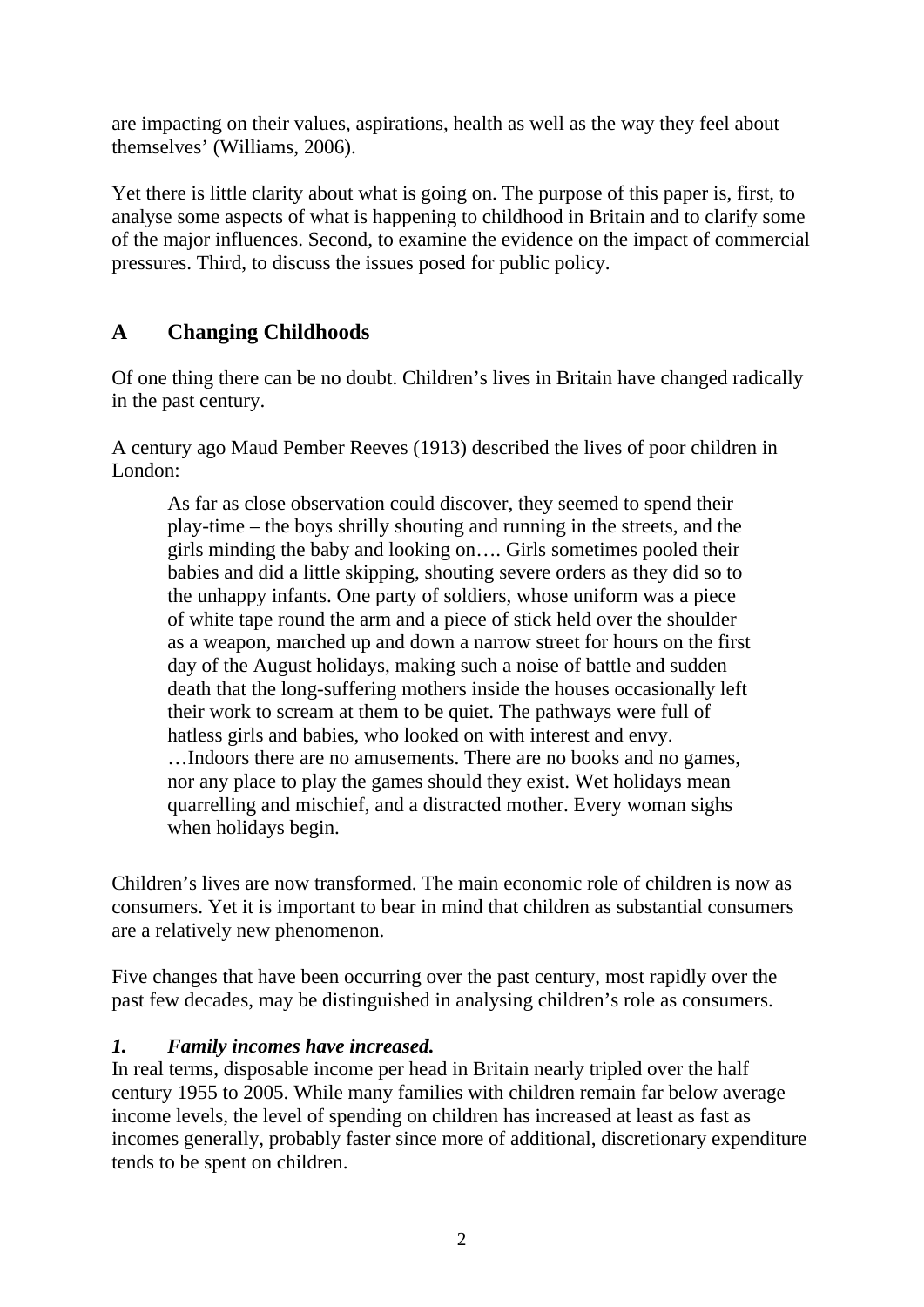Levels of consumption have increased as the economy has grown. Household disposable income per head expressed in constant prices has grown as follows:<sup>1</sup>

| 1955 | £3789  |
|------|--------|
| 1970 | £5352  |
| 1985 | £7525  |
| 1995 | £10142 |
| 2005 | £12764 |

Thus real income levels are three and a half times what they were 50 years ago and have doubled over the past quarter century. A substantial proportion of this extra income has been spent on children.

Ownership of consumer durables has increased dramatically. In 1985, 30 percent of all households had a video recorder and 13 percent had a home computer; in 2004-5 these proportions had increased to 88 percent and 62 percent respectively. Among couples with two or more children they were higher still: 97 percent now have video recorders, 91 percent having a home computer and 93 percent had a car, many more than one.<sup>2</sup>

|                                            | £ per week, per child |
|--------------------------------------------|-----------------------|
| Food                                       | 18.76                 |
| Clothes                                    | 5.01                  |
| School                                     | 3.59                  |
| Activities (hobbies, sports, music etc)    | 5.12                  |
| Christmas                                  | 5.01                  |
| <b>Birthdays</b>                           | 1.60                  |
| Holidays/Daytrips/Outings                  | 5.04                  |
| Other (nappies, books, videos, phones etc) | 12.38                 |
| Total                                      | £52.91                |

Detailed empirical estimates of spending on children by parents, by children themselves and by others became available in the important study by Middleton and others (1997). Their findings for the average spending per child are shown below:

Overall, average spending amounted in 1997 to around £3,000 per child per year, and had probably risen to at least £4,000 in 2006. Most of this spending (90 percent) was by parents. Spending on boys and girls was almost the same on average. The variation in spending according to parental economic circumstances was much less than might

-

<sup>1</sup> *Economic Trends Annual Supplement*,2006 Edition, Table 2.4

<sup>2</sup> *Family Spending*, 2005 Edition, Table A51 and A52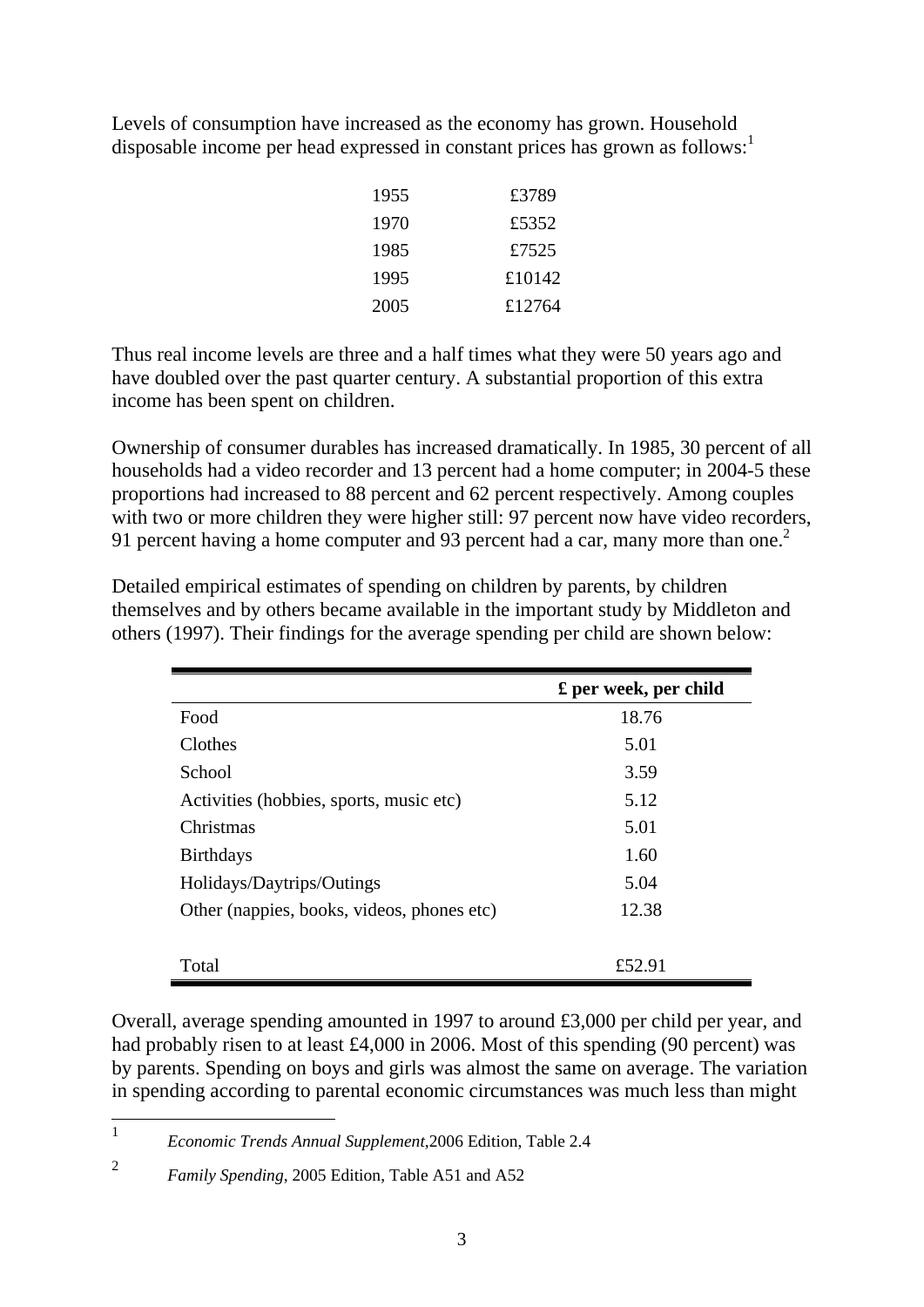have been expected. For families on Income Support, what was provided by social security for the children met only 70 per cent of what was actually spent on the children suggesting that many parent(s) were making personal sacrifices to maintain their children's consumption level.

Government estimates of spending in the United Kingdom by children aged 7-15 in 2002-2004 averaged £13 a week, with girls spending rather more than boys. This was spending by children rather than total spending for children but it illustrates the scale of children's own spending. The breakdown of average weekly spending was as follows:

|                                                          | <b>Boys</b> | <b>Girls</b> | All    |
|----------------------------------------------------------|-------------|--------------|--------|
| Confectionery, snacks and drinks                         |             | 2.40         | 2.30   |
| Other food purchases (inc, takeaways and school dinners) | 2.30        | 2.20         | 2.30   |
| Clothing and footwear                                    | 1.20        | 2.70         | 2.00   |
| Personal care                                            | 0.10        | 0.60         | 0.30   |
| Magazines, books, stationery                             | 0.60        | 0.90         | 0.70   |
| Music                                                    | 0.60        | 0.50         | 0.60   |
| Other entertainments (videos, DVDs)                      | 0.30        | 0.20         | 0.20   |
| Games, toys hobbies, pets                                | 2.50        | 0.90         | 1.70   |
| (of which: computer games etc)                           | 1.30        | 0.20         | 0.80   |
| Sporting and cultural activities                         | 0.90        | 0.80         | 0.90   |
| Travel                                                   | 0.30        | 0.30         | 0.30   |
| Mobile phones and charges                                | 0.40        | 0.70         | 0.50   |
| Other expenditure                                        | 0.90        | 1.40         | 1.10   |
|                                                          |             |              |        |
| All expenditure                                          | £12.40      | £13.60       | £13.00 |

**Source:** Office of National Statistics, *Expenditure and Food Survey*, National Statistics Online, 8 June 2005

#### *2. Children lead more solitary lives*

The change from childhood being a phase of life involving extensive production to one marked principally by consumption was described by Hardyment (1998):

In the past children of all classes had an important domestic role of their own. They helped with domestic management, waited at table, sewed, ran errands, took responsibility for hens, weeded vegetable patches. They also earned money, supplementing low family incomes rather than being a drain on them. Legislation and education have changed all this. Childhood is now an experience of consuming food, clothes and entertainments manufactured outside the home and bought with parents' hard-earned cash, rather than a matter of learning about and contributing to a busy centre of production. The average dual-career family's home is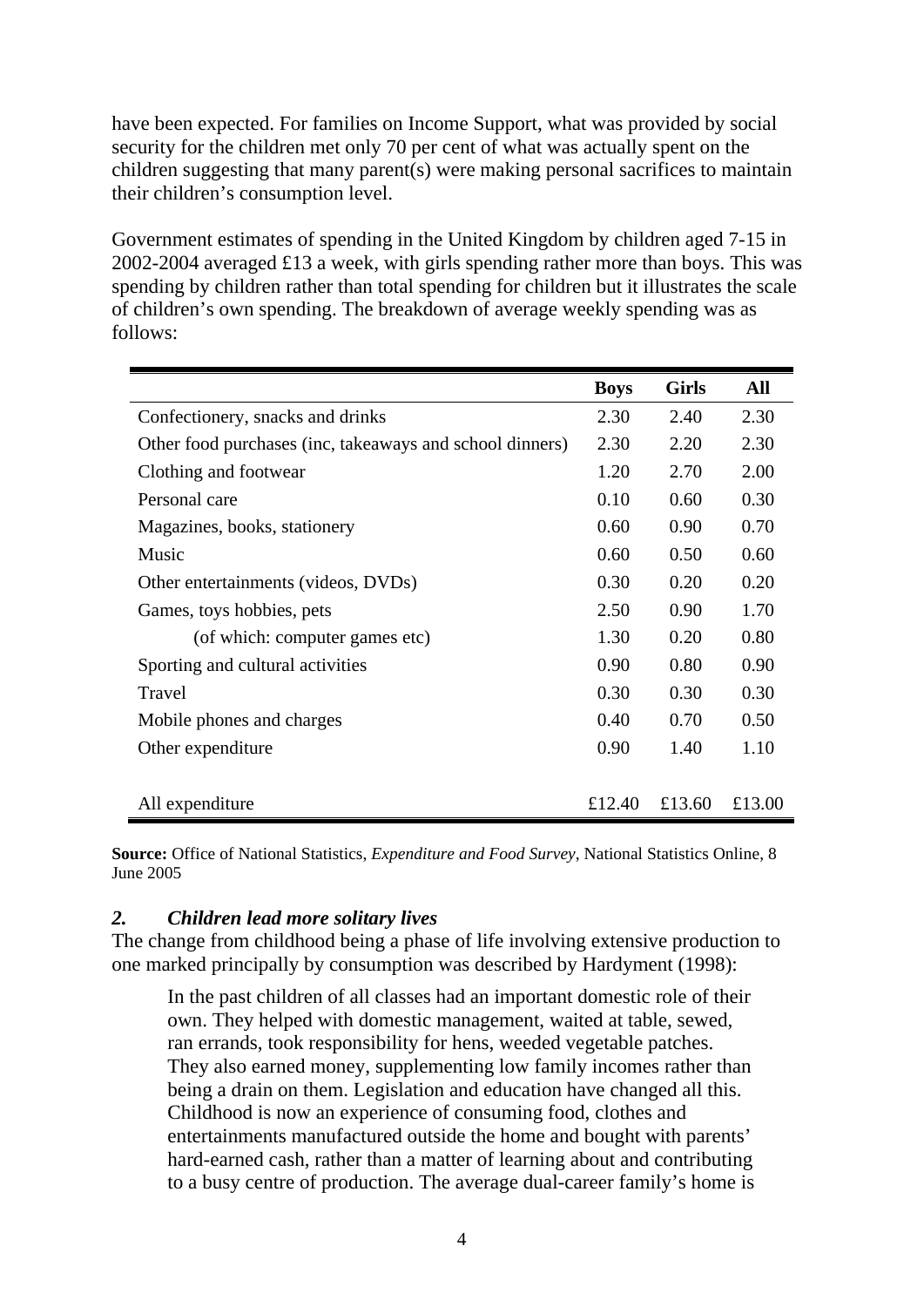often distinctly dull and lonely for children. Our response has been to supply them with ever more fantastical and hygienic plastic toys, and create special child-orientated environments.

Families are now smaller and more mothers are in paid employment. In 1971, 59 percent of women aged 16-59 were economically active; by 2005, this proportion had risen to 73 percent. $3$ 

Concerns about safety and growing car ownership have changed children's lives. In the past children from very young ages went to school and came home on foot or by bus on their own or with brothers, sisters or neighbours. It was a learning experience in social interaction. Now, in place of the school trip, parents drive children of all ages to school.

Playing outside is also restricted; this is in part because of concern about safety but also because areas for play are restricted and adults may be less tolerant of children – 'no ball games' is a depressing sign. Much of the time at home is now spent by children in their own, warm bedroom. In the past, children's bedrooms tended to be shared, certainly with same sex siblings, and were rarely heated. Smaller families, more space and more heating have changed that: in many ways this is for the good but it undoubtedly results in more isolated lives for children.

An important development is the growth in what may be called personal televisions (so prevalent is *household* television ownership that surveys have ceased to measure it). The proportions of British children with a television in their bedroom in 1997-98 were as follows (Livingstone, 2002, Table 2.2):

| Age $6-8$    | 46% |
|--------------|-----|
| Age $9 - 11$ | 60% |
| Age 12 – 14  | 71% |

These proportions were substantially higher than in other European countries. Among 6 – 8 year olds 16 per cent had TV in their own bedroom in France and Germany and 12 percent in Holland, compared to the 45 per cent in the UK.

The average time spent watching TV by children aged  $9 - 17$  in the UK in 1997 was 2 ½ hours per day (Livingstone, 2002). Over a year this amounts to 900 hours. This may be compared with under 750 hours per year spent in school teaching situations.

The centrality of television in British children's lives is indicated by the fact that 9 out of 10 children watch it almost every day. The most frequent activity performed by parents with children was watching television and, when asked what they talked about with friends, children most often named television (Livingstone and Bovill, 1999).

1 3

*Labour Force Survey Summary*, ONS Website, 2006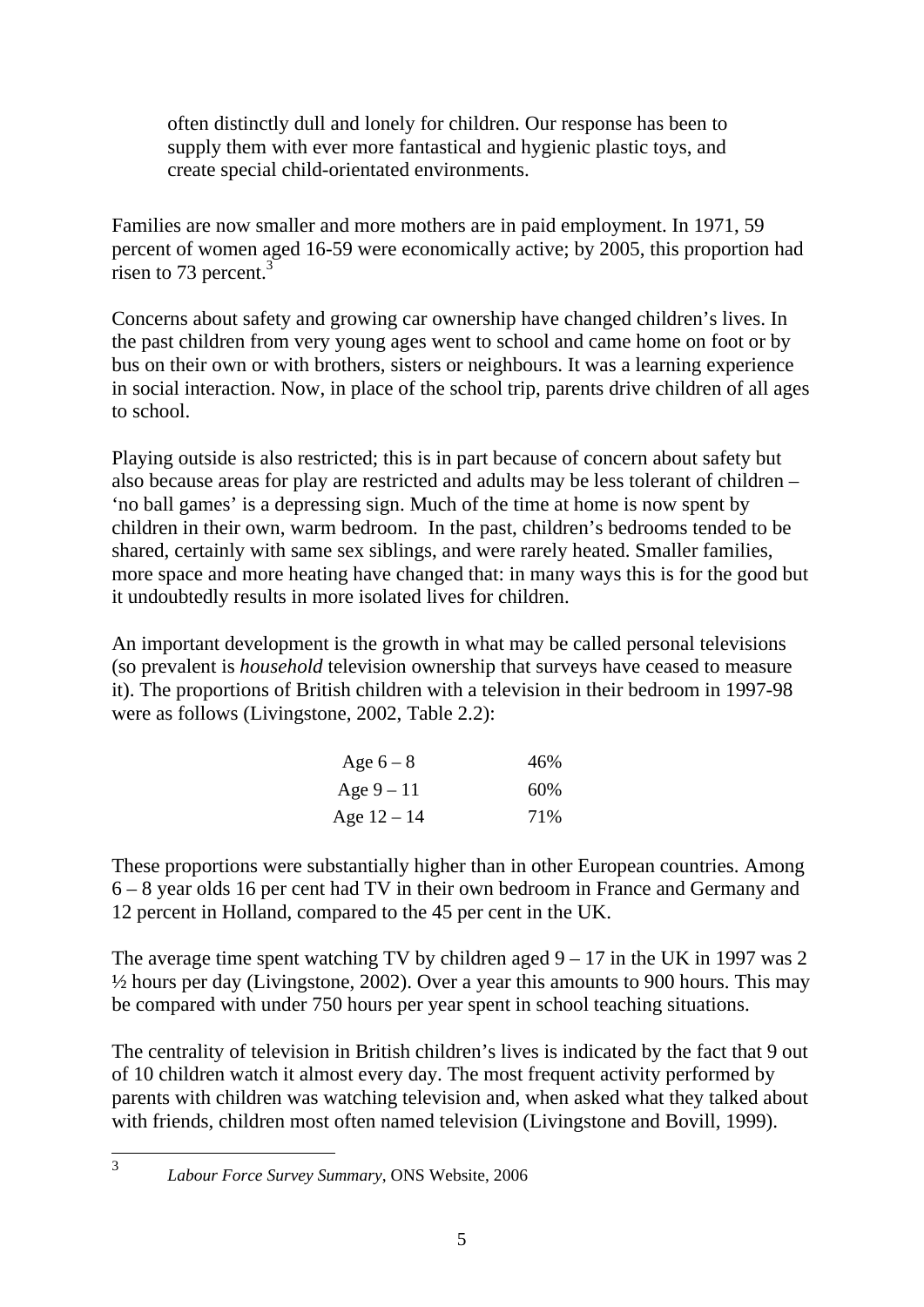In general, children in Britain are living more solitary lives than in the past. This has surely affected the extent of children's experience and training in cooperation, compromise and problem-solving in human relationships. In many ways schools do more than in the past to widen children's experiences - foreign trips and work experience, for examples – so it is not all bleak. Yet, ironically, as mothers are more engaged in paid work, children are less so. Children are generally more protected from work, except school work. This has surely affected their self-reliance and work-ethic. Interesting though these issues are, however, they lie beyond the scope of this paper.

### *3. Attitudes to childhood have changed*

Children's treatment has in many ways improved. Ideas that children should be seen and not heard or that physical violence parading as punishment was good for children now seem dated.

In many ways, children grow up faster. Physically children mature earlier, many wear teenage or adult dress at younger ages, sexual activity starts earlier, alcohol consumption is growing, as is drug-taking. In some ways, parental authority has diminished and more parents accept behaviour unlikely to have been accepted in the past. Fewer families are eating home-prepared meals in the company of their family. Children spend more time shopping independently.

Yet while children may have more autonomy and licence than in the past but they remain ultimately subject to the authority of adults whether in the home, the school or the police and courts. It is adults who create the world of the child.

### *4. New products have been developed*

Twenty-five years ago video recorders were rare and trainers were still called gym shoes. Now few children lack one or more of the new electronic gadget -iPods, MP3 players, Nintendo, Play stations, Xboxes, mobile phones, and many more. This electronic revolution has proved particularly fascinating for children and they have adapted to it far faster than older people. In fashion, new magazines expressly targeted at teenagers have been started, such as *Teen Vogue*, and there are new fashion ranges, such as Armani Junior. Thus in many ways amazing and largely unforeseen opportunities and delights for children have opened up.

#### *5. Commercial pressures on children have increased*

The extent of advertising directed at children has increased. This advertising is not merely 'traditional' through magazines and TV commercials. Increasingly it is linked to the internet, to product placement, to commercial sponsorship and to movie spinoffs. Marketing targeted at children, including infants, is a growth area in the advertising industry. These direct pressures are often based on highly sophisticated and manipulative psychology.

The growth in spending by and for children reflects higher living standards generally but it has undoubtedly been boosted by the efforts of the advertising industry.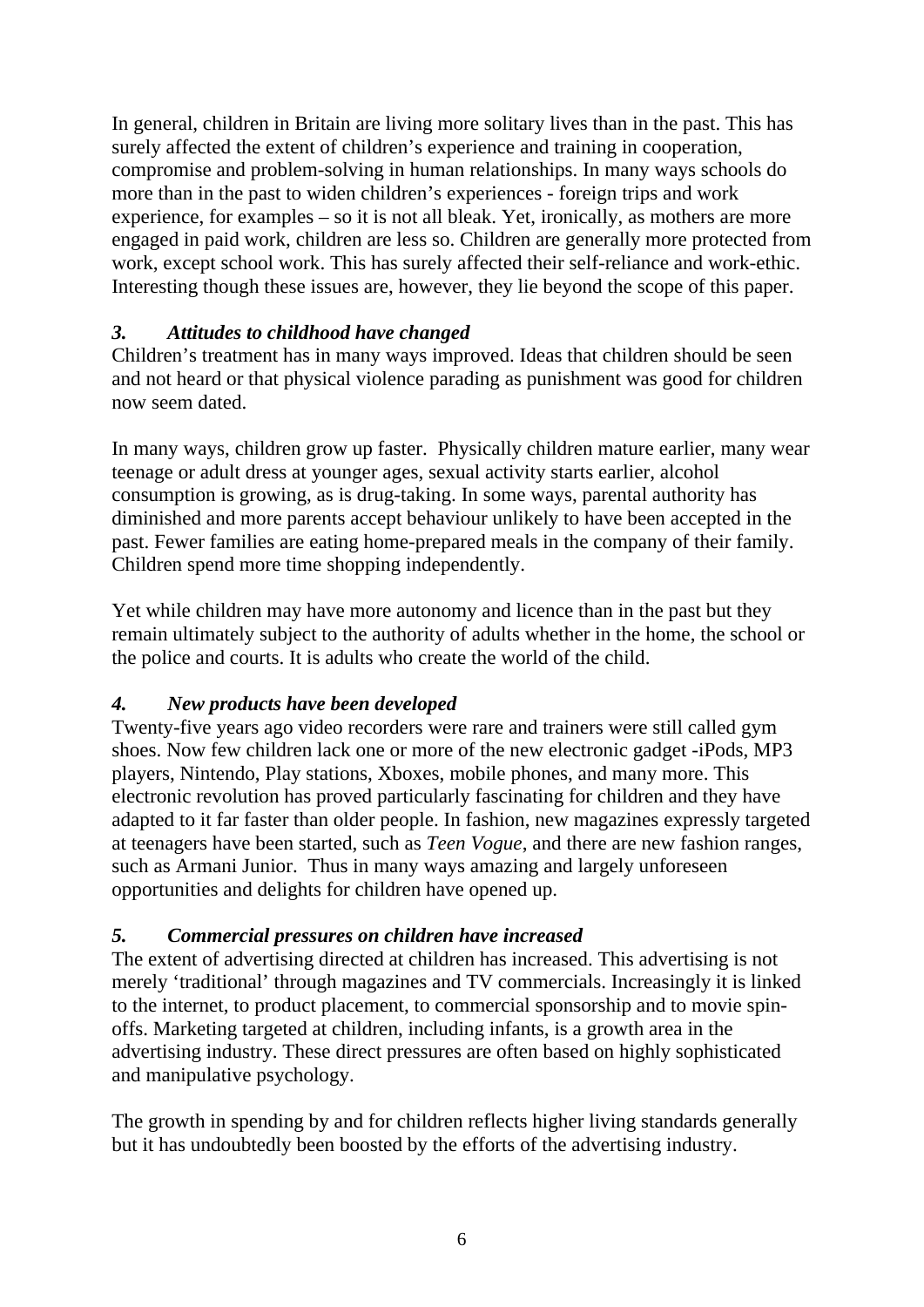In total expenditure on advertising in Britain in 2004 amounted to £18 billion or 2.5 per cent of household expenditure. In real terms the total has tripled over the past 30 years. The amounts spent on advertising particularly directed at children were:<sup>4</sup>

|                           | £ million |
|---------------------------|-----------|
| Toys and games            | 92        |
| Cereals                   | 72        |
| Chocolate bars            | 54        |
| Carbonated drinks         | 37        |
| Potato crisps and snacks  | 36        |
| Sugar confectionery       | 23        |
| Ice cream and lollipops   | 12        |
| Sports shoes and trainers | 12        |
| Alcopops                  | 11        |

Most of this advertising expenditure is on television commercials.

The extent of television programming aimed at children, the availability of television to children, and the time spent watching have all increased. It was estimated that children in the US are exposed on average to about 20,000 commercial messages per year (Adler et al.1980). The average child in Britain sees at least 10,000 commercials each year.<sup>5</sup>

Twenty-five years ago, children's programmes on both BBC and commercial channels were typically about 10 minutes of cartoons in the morning and 30 – 45 minutes of children's programmes in the afternoon. Now the schedule is very different: taking only the two terrestrial channels, at weekends there are about three hours continuous programmes in the mornings and a further 2 hours in the afternoon. The BBC has its own dedicated channel for children – cbbc – with continuous programming.

Thus far more TV time is directed specifically at children. The increase in programme hours understates the increase in commercial content. Twenty years ago most of the children's programmes had no commercial content and even on commercial television there were few commercial breaks. Now on commercial television there are regular and sophisticated commercials and on BBC there are countless product-related programmes, promotions and prizes.

Kunkel et al (2004) argue the rise in the number of television sets in bedrooms has led to 'very young children increasingly experiencing media messages on their own

1

<sup>4</sup> Tables 2.1 and 3.2, *Advertising Statistics Yearbook*, 2005, Advertising Association, London

<sup>5</sup> Author's estimate based on hours of commercial television watched and numbers of commercials per hour.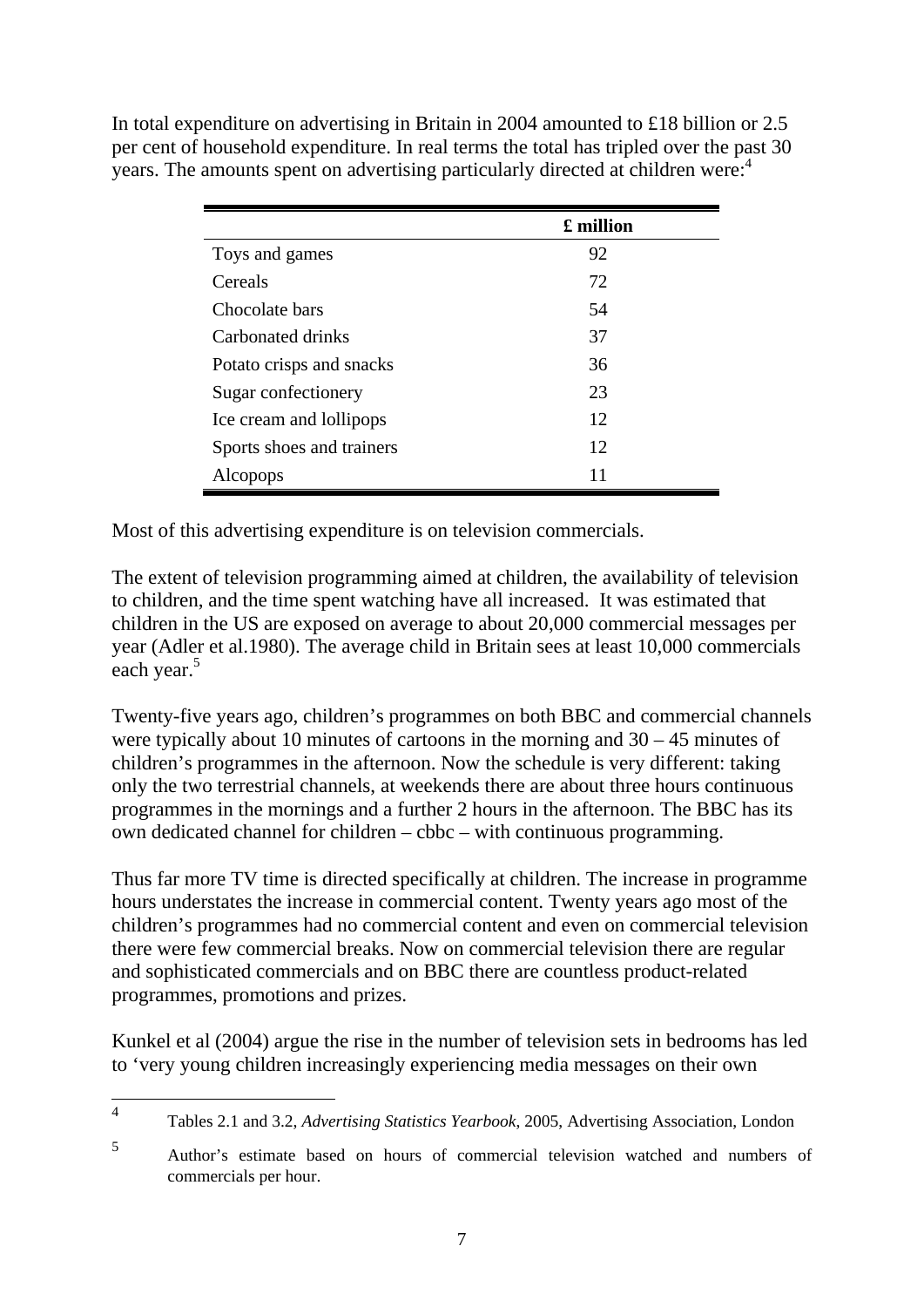without any parental supervision. This decreases the parents' ability to serve as a buffer between their children and the commercial' (p.3).

The nature of advertising has changed: it is no longer restricted to toys but now encompasses a wide range of products and increasing advertising is being directed at younger age groups. Everyday products such as toothbrushes and stationery are being turned into branded goods linked with toys in order to be sold to children.

The most rapid area of growth of advertising directed at children has been in internet advertising, but as yet the scale of this is not well documented. One aspect of many internet sites is the blurring of the lines between commercial and non-commercial content.

Quite apart from direct advertising, there is extensive use of television and films to sell products. The programme or film – the plot, the players, the presentation – can be almost incidental. It is part of a marketing strategy to sell the toys and spin-off branded goods. Sales of products based around Postman Pat, Noddy, and the Teletubbies run into hundreds of millions; Star Wars merchandising is in another league, having made more than \$3 billion.

Other more subtle commercial pressures are exerted indirectly and sometimes deviously. For example, it seems unlikely that Coca Cola's sponsorship of the Olympic Games was wholly motivated by a concern for greater fitness and reduced obesity.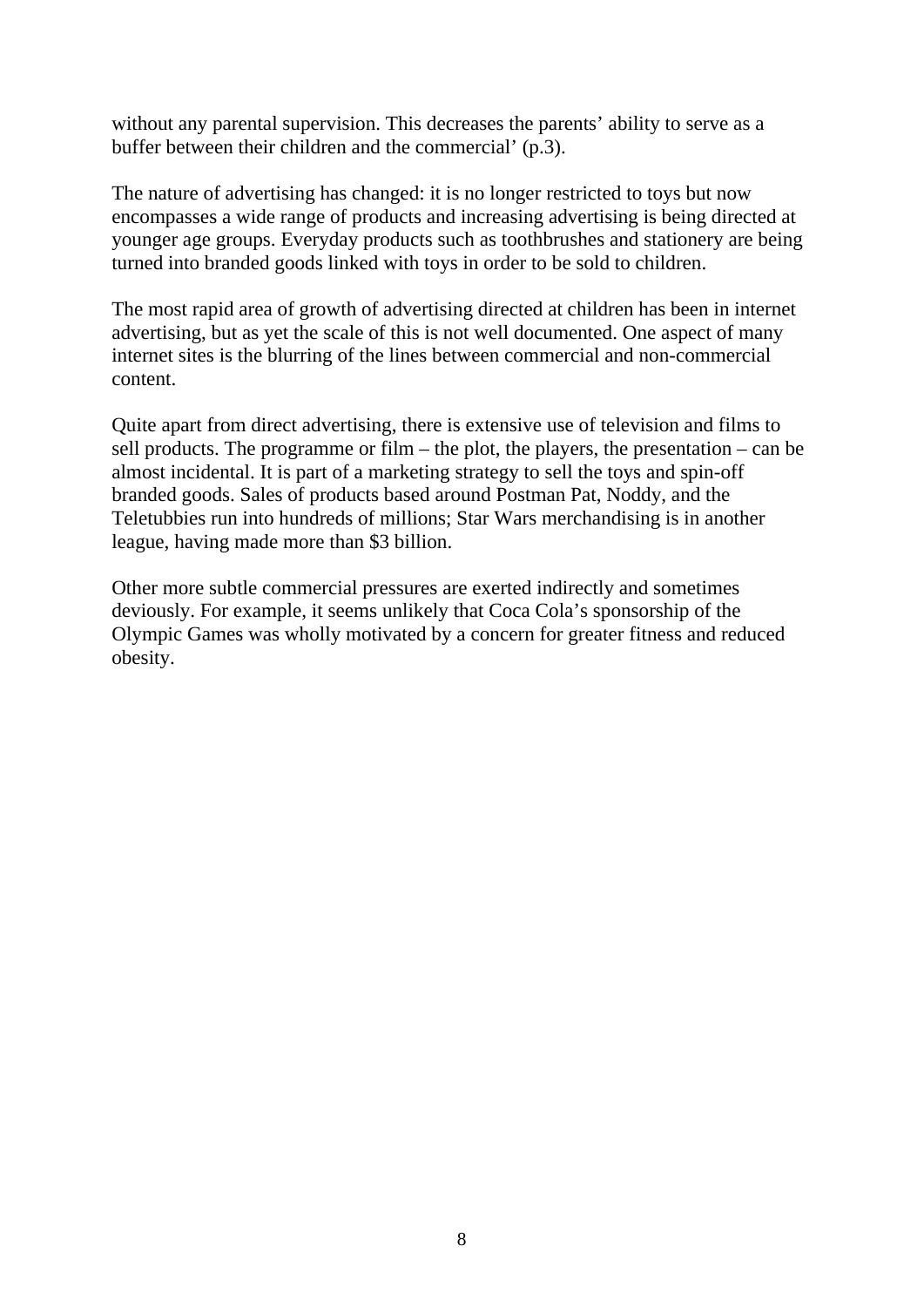The five changes described above have occurred simultaneously and involve complex interactions. The main effects can be illustrated as follows:



**Figure 1: Influences on children** 

There are many interactions between these changes. For example:

- $\triangleright$  As new products are developed, commercial pressures are put on children to buy them.
- $\triangleright$  As new products are sold, that leads to new pursuits (eg more time on computer games), leading to the development of yet more products.
- $\triangleright$  The generation of more family income with two-earner families often leads to more solitary lives for the children.
- $\triangleright$  Many new pursuits involving more time watching television, videos or computer games lead to a more solitary life.
- $\triangleright$  More family income leads to more child-related expenditure leading to advertisers putting more pressure on children and on parents (either directly or indirectly via the 'pester power' of children).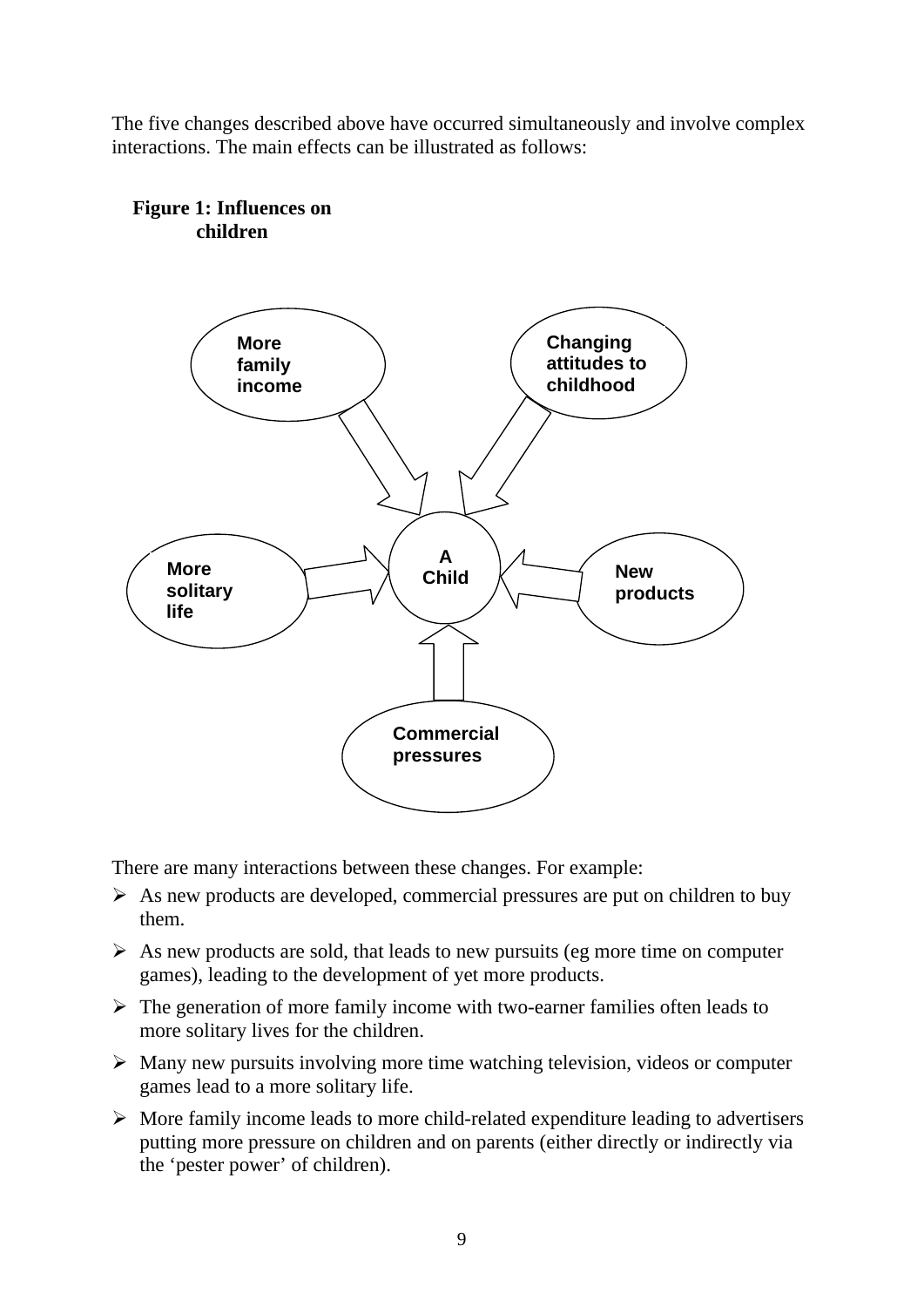- $\triangleright$  More time spent watching television and new media gives advertisers more opportunity to put direct pressure on children.
- $\triangleright$  Attitudes towards children change as a result of all the other changes. Commercial pressures to spend lead to more sales of new products, more new pursuits, more solitary lives, more pressure on parents and thus, in turn, more pressure for more family income, and more materialistic attitudes among both children and parents.

These then are some of the interacting changes. Yet treating all these changes as a complex, inseparable jumble tends to make them all seem inexorable and inevitable. It is important to separate a number of the concurrent changes, particularly if anything is to be done about them. Distinction is needed between:

- 1. Levels of consumption of children.
- 2. Levels of expectations about consumption of children, about social norms and requirements to avoid child poverty.
- 3. The extent of stimulus, bombardment or noise in children's lives and the availability of space and silence for children to be themselves and develop.
- 4. Commercial pressures resulting in harm to children.

To describe all the changes in childhood as being the result of commercial pressures, as some writers have tended to do, is neither justifiable nor helpful. Families are better off and technical progress has extended the range of children's opportunities. These desirable developments have changed the pattern of children's lives; they cannot sensibly be described as commercialisation or as being directly attributable to commercial pressures

The only element of the changes discussed that can usefully be described as 'commercialisation' is the 'commercial pressures' component. It is on this that the rest of this paper concentrates.

In the next section the question of whether these commercial pressures matter is addressed.

First, clarification is needed of what is *not* being discussed. The question here is not whether childhood has improved as a result of all the many changes that have occurred. In many, many respects childhood is now more fun, free and stimulating than it was in the past. This observable fact does not, however, mean that children need no protection or that the extent of commercial pressures is appropriate, desirable or legitimate.

Commercial pressures may be part of modern childhood but their effects need careful examination.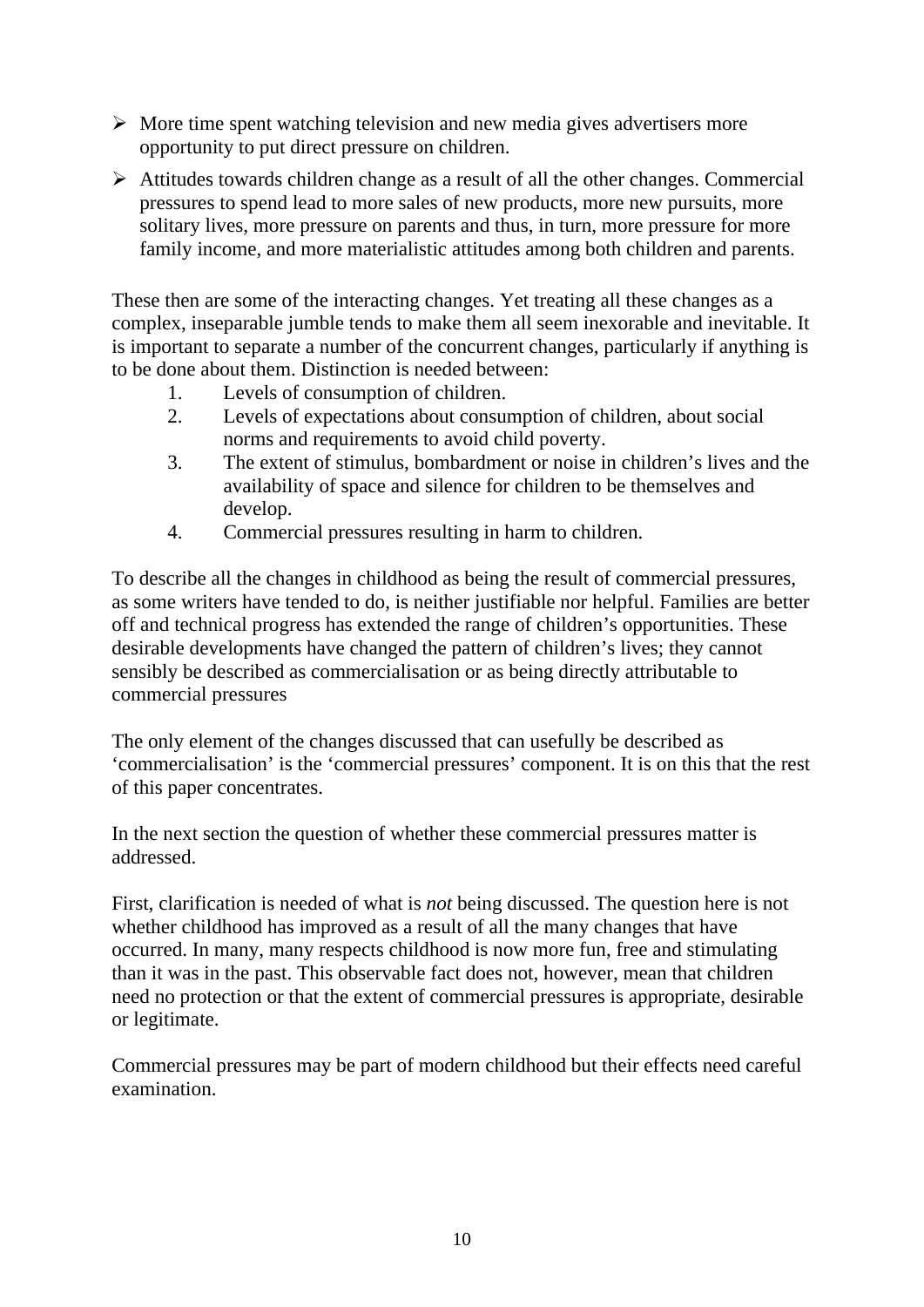### **B Do Commercial Pressures Matter?**

#### *Understanding of Advertising*

Selling goods is an inherent part of a capitalist economy. To enable companies to expand sales it is necessary for them to advertise in order to make people aware of what is available to buy. Children require some protection but, broadly speaking, the advertising industry believes this should be minimized. It is argued that the sooner children get used to choosing and consuming the better.

In opposition to this view, many psychologists, applying theories of cognitive development, claim advertising to children is exploitative because young children develop in a series of stages in which they do not understand the world in the same way older children and adults do, making them more vulnerable to the influence of advertising (Levin and Linn, 2004).

Research has shown that children between the ages of 2-3 are unable to distinguish between adverts and normal programmes (Kunkel et al, 2004) and it is only when children reach the age of four they understand that adverts are different to programmes. At ages of 4 and 5, the understanding of the difference was based on physical properties - adverts are shorter - rather than the comprehension that the real purpose of the adverts was to persuade them to buy products; instead they believe commercials are there for entertainment and as a source of unbiased information about products (Roedder John in Hansen et al., 2002). A study in which children were interviewed about the purpose of advertising found that only half of 6-7-yearolds)were able to explain the purpose of advertising was to sell products; understanding increased with age with 87% of 8-9 year olds and 99% of 10-11 year olds correctly able to explain the real purpose of advertising (Robertson and Rossiter, 1974).

Piaget's theory of childhood development accounts for children's misunderstanding about the real purpose of adverts. He believed that until children reach the concrete operational stage, usually around the age of seven or eight, they will be ego-centric. As they become older, they begin to understand that people have different perspectives from their own: at first, children believe this is because other people have received different information but later they learn people are able to have different perspectives based on the same information. Once children are no longer ego-centric, they can begin to see the advertisers' perspective: they then understand that adverts are trying to persuade them to purchase goods.

It is also around the age of seven or eight that children begin to understand that adverts are not always truthful (Roedder John, 1999). Ward et al. (1977) interviewed children to investigate how truthful they thought adverts were. They found 50% in kindergartens, 88% in aged 8-9 and 97% aged 11-12 thought adverts did not always tell the truth. Most of the youngest who said adverts lied could not explain exactly why, whereas the older children were able to explain advertisers had the motive of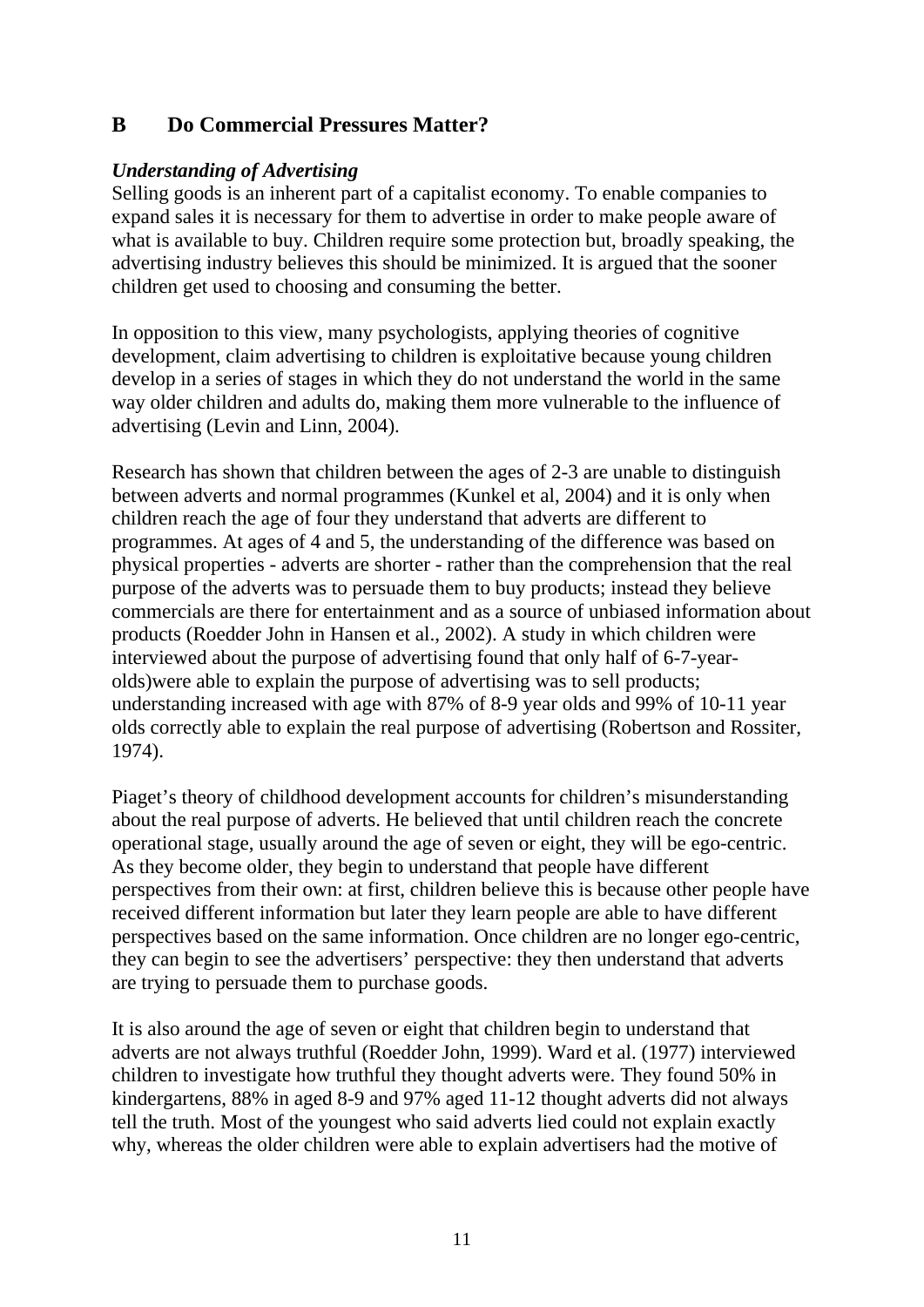trying to sell products; this difference reinforces the conclusion that most younger children do not understand the purpose of advertising.

Children's understanding of the real intent of adverts is influenced by a number of factors, including parents' educational levels and parents' attitude towards consumer behaviour. Children with parents who are highly-educated or take a strong line against consumerism tend to understand the real purpose of advertising sooner (Blades, Gunter and Oates, 2005). Once children are older they have developed 'cognitive defences' against advertising and they find it easier to resist it. However, young children without these defences are deemed 'at risk' of exploitation.

As Kunkel et al. (2004) concluded: 'there is a significant amount of advertising uniquely designed for and specifically directed at audiences of young children. Such advertising efforts, in our view, are fundamentally unfair because of young children's limited comprehension of the nature and purpose of television advertising' (p.23).

### *Health*

It is on physical health that most attention has recently been focused – and for that reason it is not explored in depth here. Extensive evidence of increasing childhood obesity suggests that affluence does not necessarily result in sound nutrition. The consumption of crisps, snacks, sugary soft-drinks and junk food generally is promoted, as noted above, by vast advertising expenditure. It may safely be assumed that this advertising has a positive impact on consumption, and thereby yields financial returns, even if it has a negative impact on physical health.

It is not only physical health that may be affected by commercial pressures. Schor (2004) found that children engrossed in consumer culture suffered more depression, anxiety and lower self-esteem. One of the reasons she suggests for this is that children may find it difficult to keep up with consumer culture, leading to feelings of inadequacy, translating into less confidence in dealing with their friends and even their family.

Kilbourne (2004) argues consumer culture has a particular influence on young female adolescents who, more than males, are affected by a loss of self esteem and confidence, contributing to eating disorders. She says adverts convey conflicting messages about how females should behave, sexy but at the same time passive and innocent. These contradictory messages place stress on girls at a confusing period in their lives. In addition, girls are being told the most important thing about themselves is the way they look. Adverts portray the ideal as achieving flawless beauty, suggesting that if they put enough effort in, with the right products, they can achieve this. Kilbourne makes clear that anorexia is not simply caused by advertising because it is clearly a very complicated disorder, but she writes: 'advertising does promote abusive and abnormal attitudes about eating, drinking and thinness' (p.257). She argues body shape becomes an important issue. For young girls with poor self-image creating a slimmer image may become an obsession.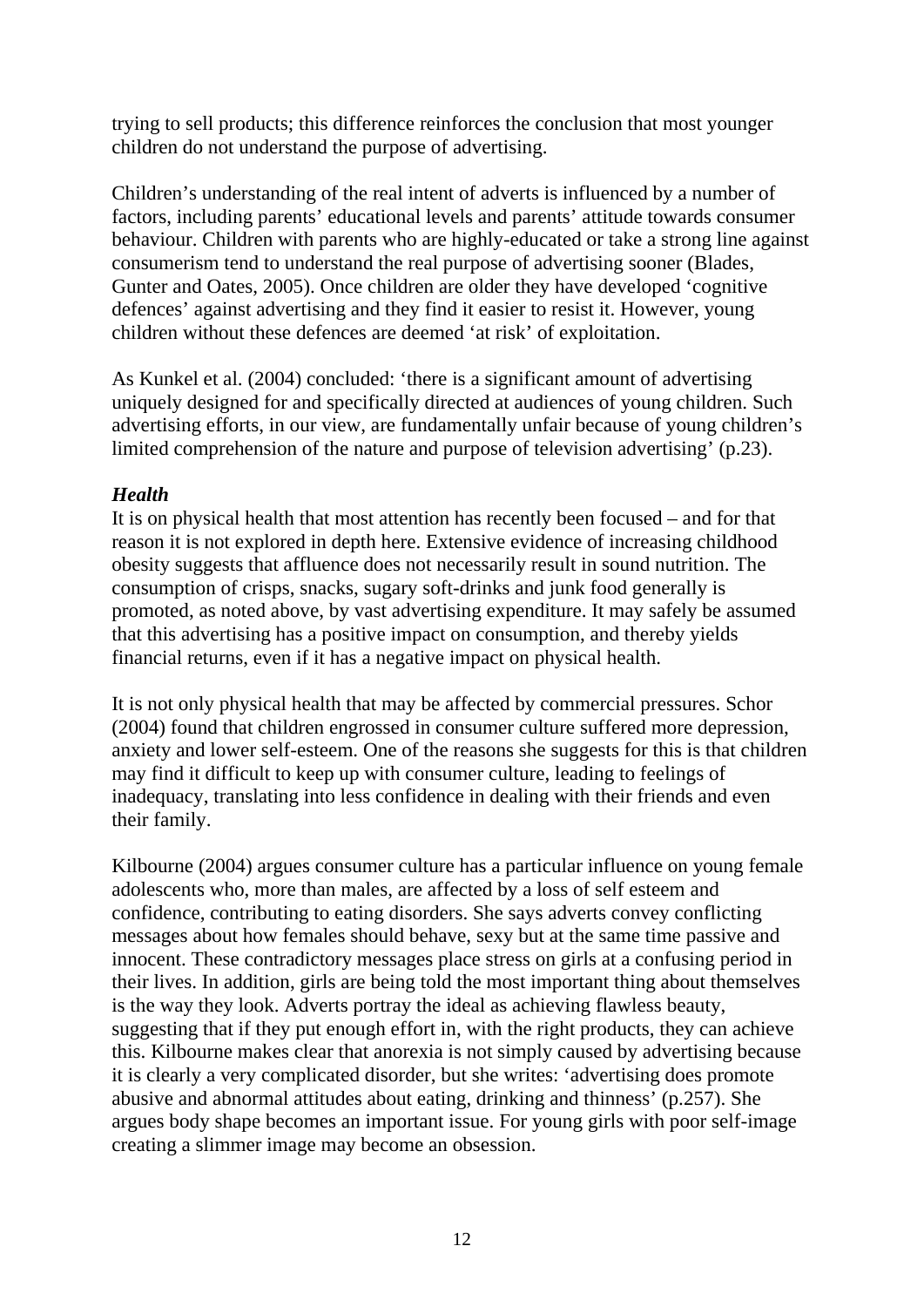Another commercial pressure affecting mental health and children's development is what has been called 'age compression'. Products usually used by older children are increasingly being targeted at younger ones. Pufall and Unsworth (2004) are concerned about advertisers pushing a concept of how to behave on children who are so young they are still trying to develop their own self-identity. They suggest there should be particular concern about aggressive marketing aimed at toddlers.

Another concern about advertising is that it may create unnecessary intra-family conflict by stimulating desires in children which are then refused by parents, generating resentment in the child and arousing guilt in the parents (Furnham and Gunter, 1998). Robertson (1980) suggests this strain on child-parent relations will be greatest among the economically disadvantaged who will have to deny more of these requests and this may result in maladaptive behaviour, with parents changing their family's consumption patterns to meet their children's demands.

There is some evidence to suggest adverts may be responsible for increasing family conflict. Both Schor (2004) and Atkin (1982) found correlations between the amount of television watched and the amount of reported arguments with parents. Additionally, Schor argues adverts encourage children to rebel against their parents by creating 'adult-free zones' and painting parents as 'uncool'. Schor has found higher levels of materialism are also associated with more arguing with parents.

### *Child Poverty*

Britain is not in many ways a good place to be a child. The latest study for UNICEF (2007) placed the UK at the bottom of a multi-dimensional index of child well-being. Certainly in terms of child poverty Britain does far worse than other western European countries. Although in recent years child poverty has been reduced, one-fifth of children in Britain still live below the government's own poverty level (of 60 percent of median income level).

The government in 1999 set the goal of ending child poverty within a generation. The poverty level rises, as it should, with rising living standards generally since what are regarded as 'needs' change over time. But direct pressures on children inflate what are seen as necessities. This, in effect, makes the goal of ending child poverty harder to attain.

For parents living in poverty, commercial pressures intensify the problems of managing on a very low income. Middleton et al. (1994) have documented the great pressures on low income parents struggling to ensure that their children are not left without. On advertising they concluded:

'Advertisers spend vast amounts of money targeting children and the evidence… suggests that this is money well spent. Children remember advertisements with great clarity….They are aware of the purpose of advertisements but admit to being sometimes influenced by them….children – especially older ones – admit to appending their 'own' money as a result of advertising…Younger children have little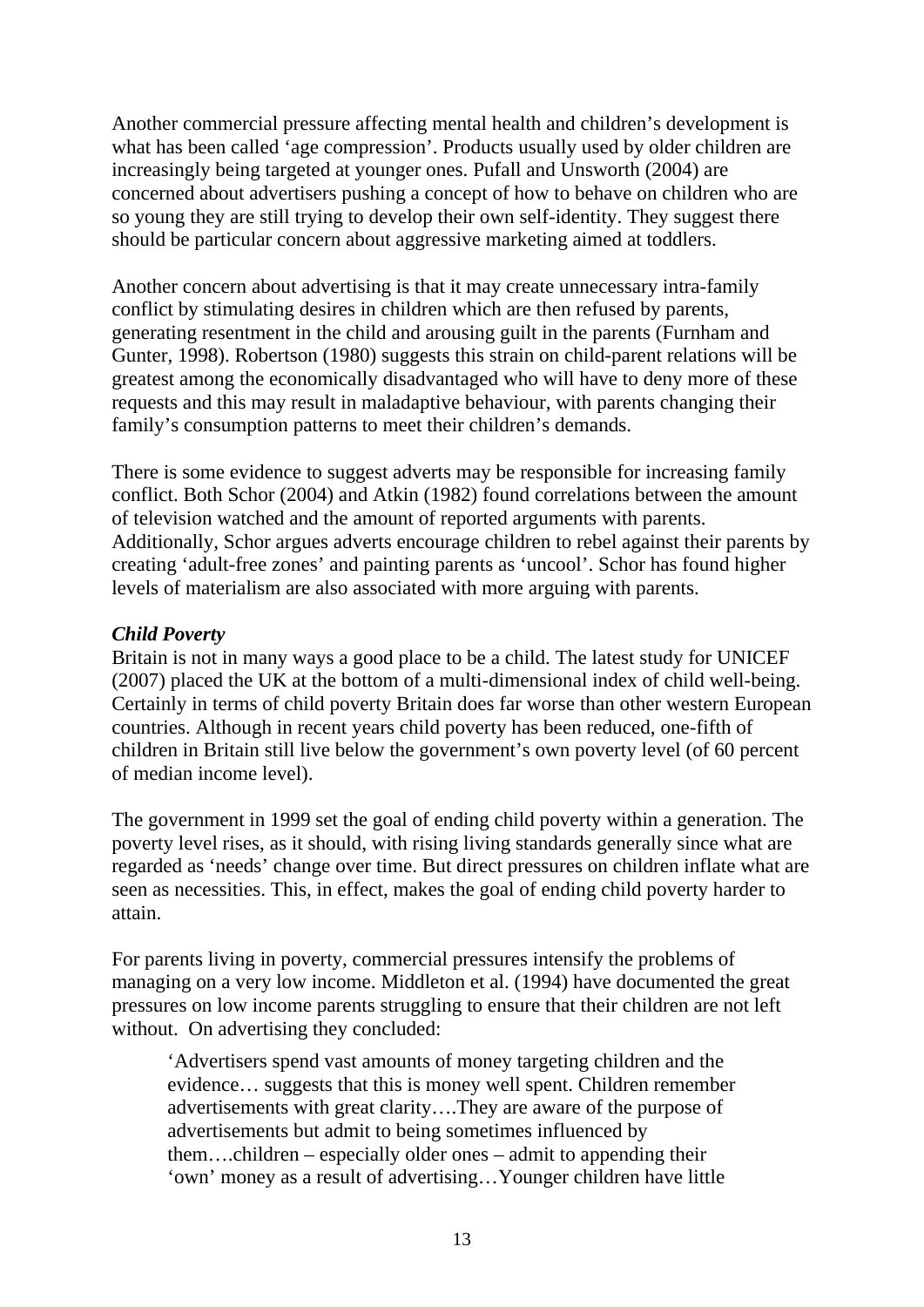spending power in their own right and have to turn to their parents. Like the older children, they consciously use advertising to put pressure on their parents to spend, spend, spend…. Advertising must be, therefore, yet another source of pressure which falls disproportionately on poorer families. (pp.85-86)

A survey of young people's shopping carried out for the National Consumer Council found that: 'Advertising makes poverty bite. The children that have the least, in socioeconomic groups C2 and DE, are most interested in consumer and materialist concerns. This 'aspiration gap' is most marked in the poorest households' (Mayo, 2005).

A poll in 2006 asked what were the biggest social issues facing Britain over the next 10 years. The most commonly selected answer was, perhaps surprisingly, 'People getting into serious personal debt.' (Duncan Smith, 2006). The insidious drivers of most debt problems are the combination of poverty and commercial pressures.

#### *Materialism*

A much broader issue is whether the promotion of consumption as a route to happiness has any overall effect on children. Advertising is not of course the only cause of materialism – we live in a material world. Certainly it is hard to draw a line between the impact of advertising and the impact of observation and aspiration and the desire to share in life styles that appear attractive.. For example, Levin and Linn (2004) believe television has an influence on the development of materialistic values through sitcoms and dramas where actors often lead lavish lifestyles, in addition to game shows such as *Who Wants to be a Millionaire?* which offer the prospect of instant access to great wealth and, supposedly, an end to all material problems.

Materialism has been defined as 'the tendency to allocate attention to goals that involve material objects, wanting to own them, consume them or flaunt possession of them' (Csikszentmihalyi, 2004, p.92). While all living organisms consume since this is essential to their survival, humans have differed from other species in that they consume well beyond what they need to survive (Solomon et al, 2004).

There are two main pathways for materialistic values to develop, according to Solberg, Diener and Robinson (2004). First, it could be a compensation strategy, in which people buy material goods as a way of countering feelings of insecurity and attempting to bring happiness. Second, materialism may develop through socialisation and the influence of family, peers and popular media.

The constant barrage of advertising aimed at children may result in higher levels of materialism. Children begin to develop materialistic values around the age of 7-11 when, Roedder John (1999) argues, they begin to understand how others may see them and the impression they make. Once children realise this, they begin to believe material possessions can allow someone to enhance their status over someone else.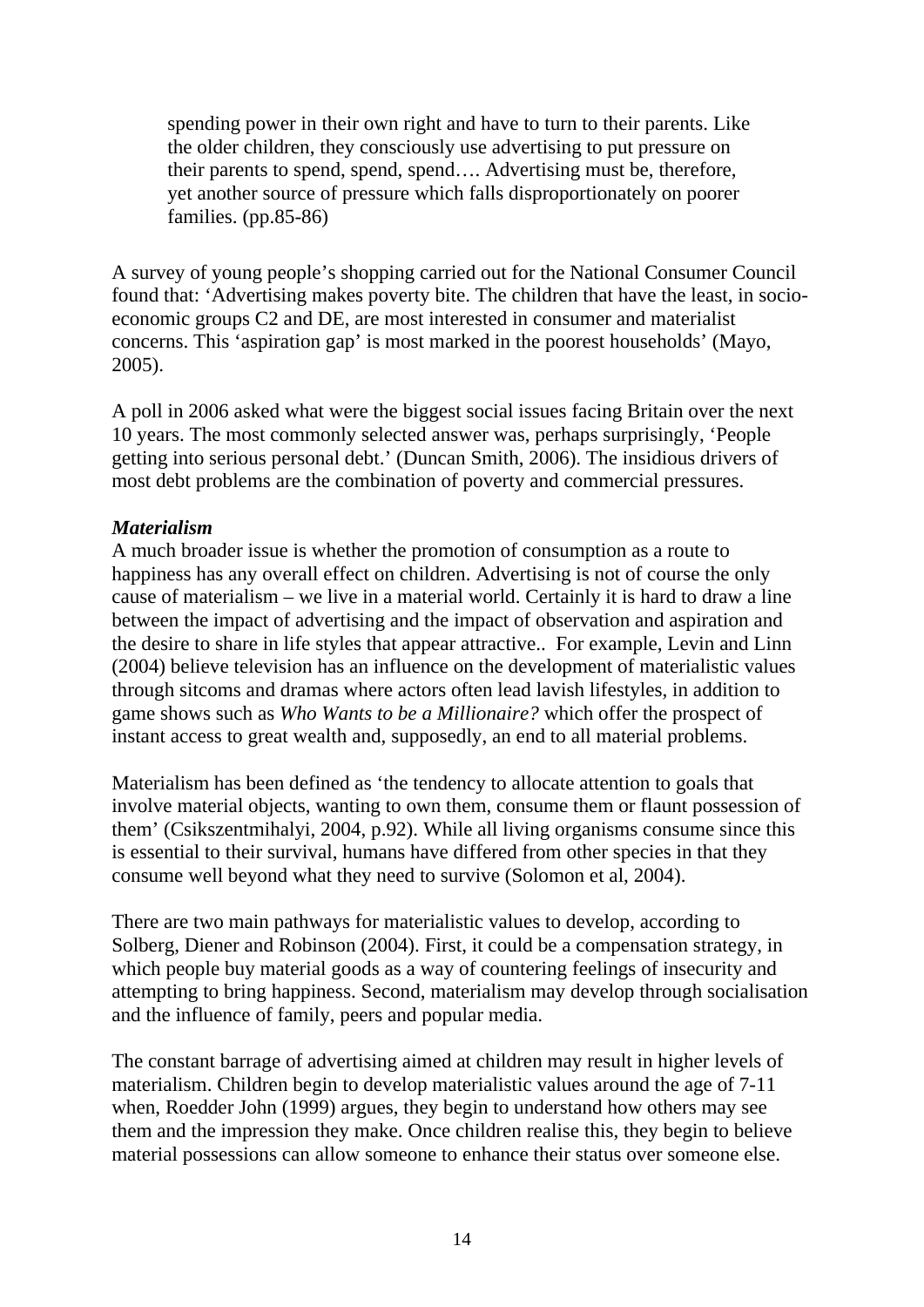Advertising may reinforce consumerism, resulting in children buying things they do not need (Roedder John ,1999; Richins, 1995; Blades, Gunter, and Oates, 2005). Levin and Linn (2004) argue that advertising could be responsible for rising materialism, noting the 'message central to almost all advertising campaigns - that a particular product can buy happiness' (p.226). Kasser and Kanner (2000) also believe marketing culture contributes 'to the formulation of a shallow consumer identity that is obsessed with instant gratification and material wealth.'

Goldberg and Gorn (1978) in a study of 4-5-year-olds found that watching adverts for a toy led to a preference for playing alone with the toy over playing with a friend.

Kanner and Soule (2004) argue that 'commercials manipulate people's strongest desires and greatest fears to convince them to buy products' (p 56). They also argue advertising has a negative impact in a number of ways. First, by encouraging people to purchase products which are harmful for them, for example junk food leading to obesity and alcohol and cigarettes. Second, advertising upholds stereotypes of race, gender, and sexual orientation. Third, the sheer quantity of adverts means people are exposed to influences that encourage them to believe happiness is primarily found in material goods. Fourth, adverts encourage people towards more materialistic values, judging themselves and other people by their level of consumption.

Psychologists have found evidence that there is a negative correlation between levels of materialism and individuals' own assessment of their well-being. Correlations do not establish causation so it is possible that unhappy people seek solace in material objects. But Solberg, Diener and Robinson (2004) suggest materialistic people may be more unhappy because there is a gap between their real and desired states and there is no limit to how many possessions someone may have. Equally they believe people may be more depressed because they spend less time with their friends and family because they may work harder in order to be able to purchase more goods. Blades et al. (2005) argue that 'consumerism generates a value system driven by self centredness, individual ambition and achievement, and ultimately greed. In other words it generates a society in which people are motivated primarily by the acquisition of wealth and possessions' (p.95).

There seems little doubt that commercialisation is leading to increased materialism. This is not contributing to the psychological well-being of children.

### **C Public Policy Issues**

### *The Freedom of Children*

A study which over thirty years ago raised many of the issues that arise from this study was Richard Titmuss's study of the supply of human blood for medical purposes, *The Gift Relationship* (1970). He compared blood donation in Britain with the private buying and selling of blood in the United States. He concluded that the commercialized market was inferior in terms of economic and administrative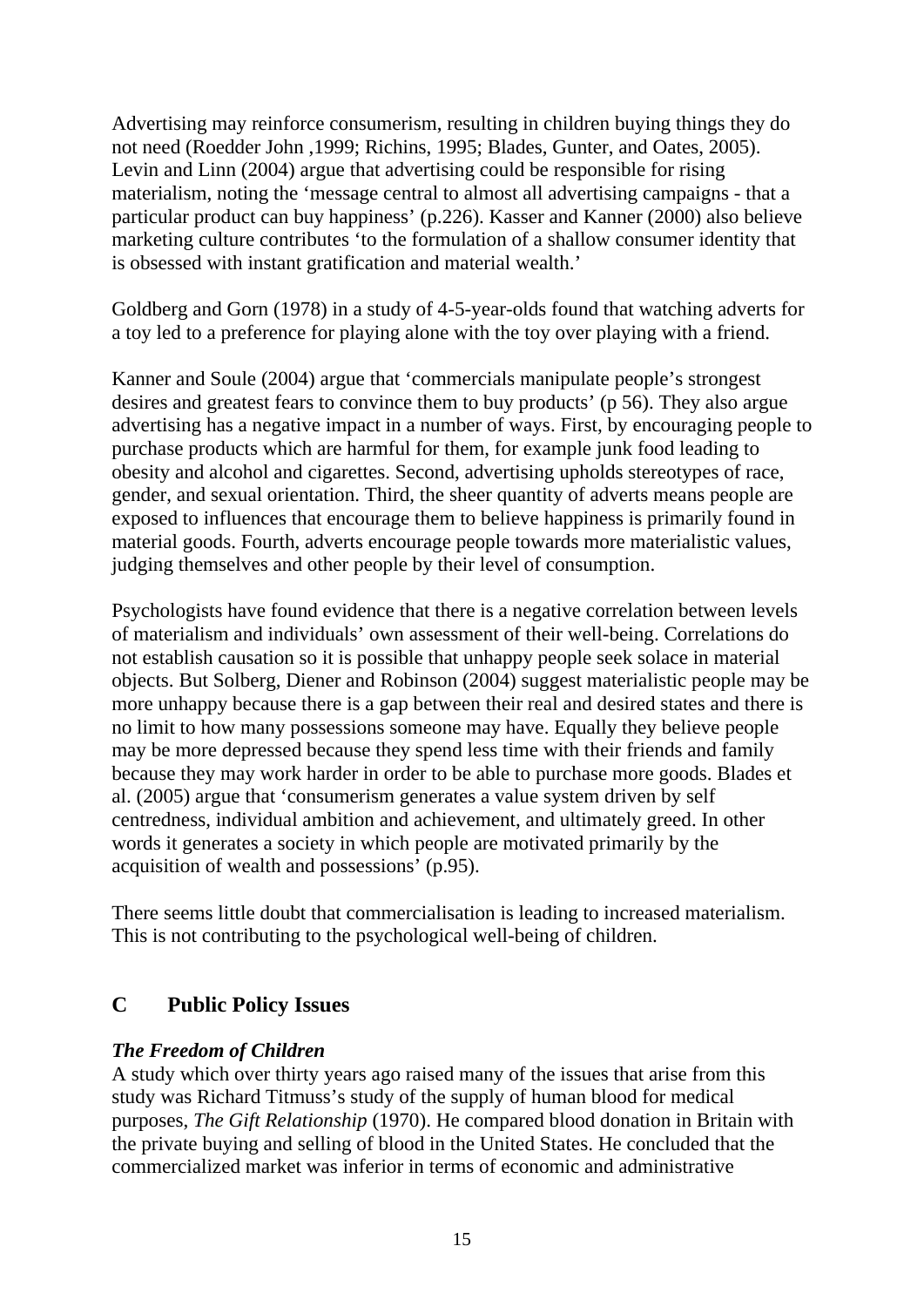efficiency, the price to the patient and the quality of the blood. Titmuss argued that: 'It is not enough to present the case for 'consumer choice simply in terms of the individual's 'sovereign right' to buy medical care or be paid for supplying blood' (p.245). Rather he argued that: 'Choice cannot be abstracted from its social context, its values and disvalues, and measured in 'value free' forms' (p.243).

The freedom of the unfettered market ultimately restricted freedom and undermined the 'gift relationship' involved in blood donation:

If it is accepted that man has a social and a biological need to help then to deny him opportunities to express this need is to deny him the freedom to enter into gift relationships.

Titmuss drew far-reaching conclusions from his study about the appropriate role of social policy:

In the past, in Britain and other large-scale industrial societies, social policy provisions were economically and politically justified (or so it was argued) as functional necessities. There was really little choice for society. The functional necessities of public health, factory legislation, primary education and so forth made, in a sense, social policy virtually inevitable. (p.241)

Titmuss envisaged a more positive, freedom-promoting role for social policy in the future:

There are other aspects of freedom raised in this study which are or can be the concern of social policy. Viewed negatively or positively they relate to the freedom of men not to be exploited in situations of ignorance, uncertainty, unpredictability and captivity….It is the responsibility of the state, acting sometimes through the processes we have called 'social policy', to reduce or eliminate or control the forces of market coercions which place men in situations in which they have less freedom or little freedom to make moral choices. (p.242)

The present study is not about blood but about children. It is hard to imagine that Titmuss would have regarded the 'forces of market coercion' as adding to the freedom of children. As he wrote of competing claims over how blood should be distributed:

'The choice between these claims – between different kinds of freedom – has to be a social policy decision; in other words, it is a moral and political decision for society as a whole.' (p.242)

It is similarly a moral and political decision for society as a whole whether children should have the freedom to grow up free of exploitation by commercial pressures.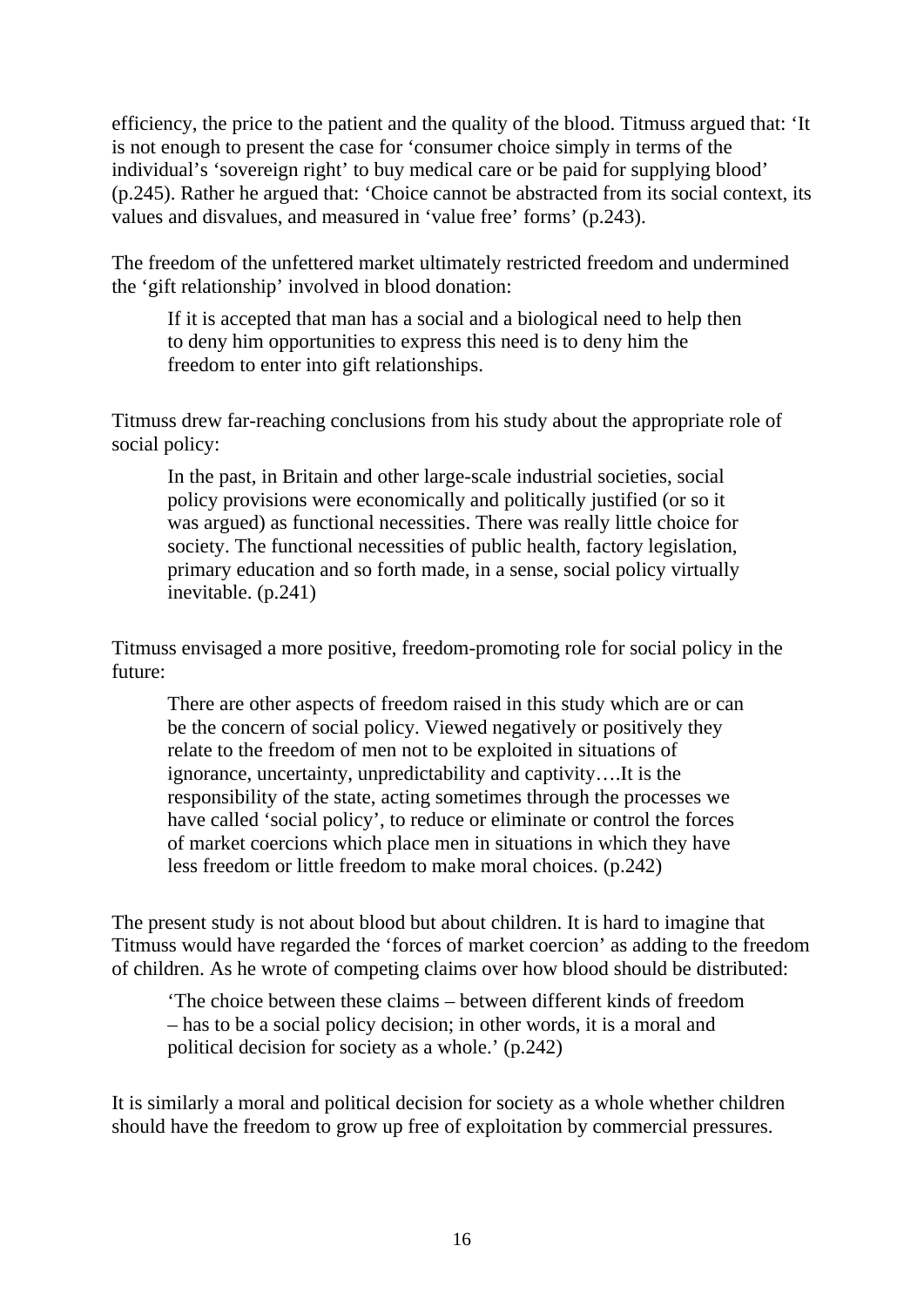#### *The Rights of Children*

It is now widely recognised that children have rights. They are not the sole property of parents to be used or abused as they think fit, but are individual human beings with their own rights. This is recognised in the UN Convention on the Rights of the Child. One of these rights (Article 32) is

the right of the child to be protected from economic exploitation

More broadly, Article 36 states:

State Parties shall protect the child against all other forms of exploitation prejudicial to any aspects of a child's welfare.

This Convention has been ratified (for what that is worth) by almost all nations. The interpretation of economic exploitation has, up to now, for obvious reasons concentrated on child labour. But the child as consumer can also face exploitation. It is hard to argue that this UN Convention is now being respected.

Another right of relevance is that: 'No child shall be subjected to arbitrary or unlawful interference with his or her privacy, family, home' (Article 16). Many see advertising as arbitrary interference intruding on the privacy of the family and home.

Yet rights for children pose problems.

In most cases holders of rights, such as property rights, are assumed to be capable of administering rights for themselves, where necessary with legal advice and protection. Parents have been relied on to protect a child's rights, acting on the child's behalf. Yet in many ways government intervenes in children's interests – in education, health, family disputes and other areas. Government is not, however, only acting in the interests of children. Commercial interests may hold sway.

The treatment of children is in marked contrast with the treatment and rights of ethnic minorities, of women and of people with disabilities. For each of these groups there have been commissions in Britain (the Commission on Racial Equality, the Equal Opportunities Commission and the Disability Rights Commission) with responsibility to protect civil, economic and social rights. In 2007 these three Commissions will be brought together in the Equalities and Human Rights Commission. The role of the Commissioner for Children has never been comparable and child rights will not be part of the new consolidated commission's responsibilities.

Woodhouse, an American academic lawyer, has proposed five unifying human rights principles in relation to children: the right to be treated as a person, not an object; the right to a voice and, sometimes, a choice; the right to equal opportunity; the right of the weak to be protected from the strong; and the right to protection of intimate relationships – 'a zone of privacy is essential to the functioning of family systems.' (Woodhouse, 2004, pp.235-239)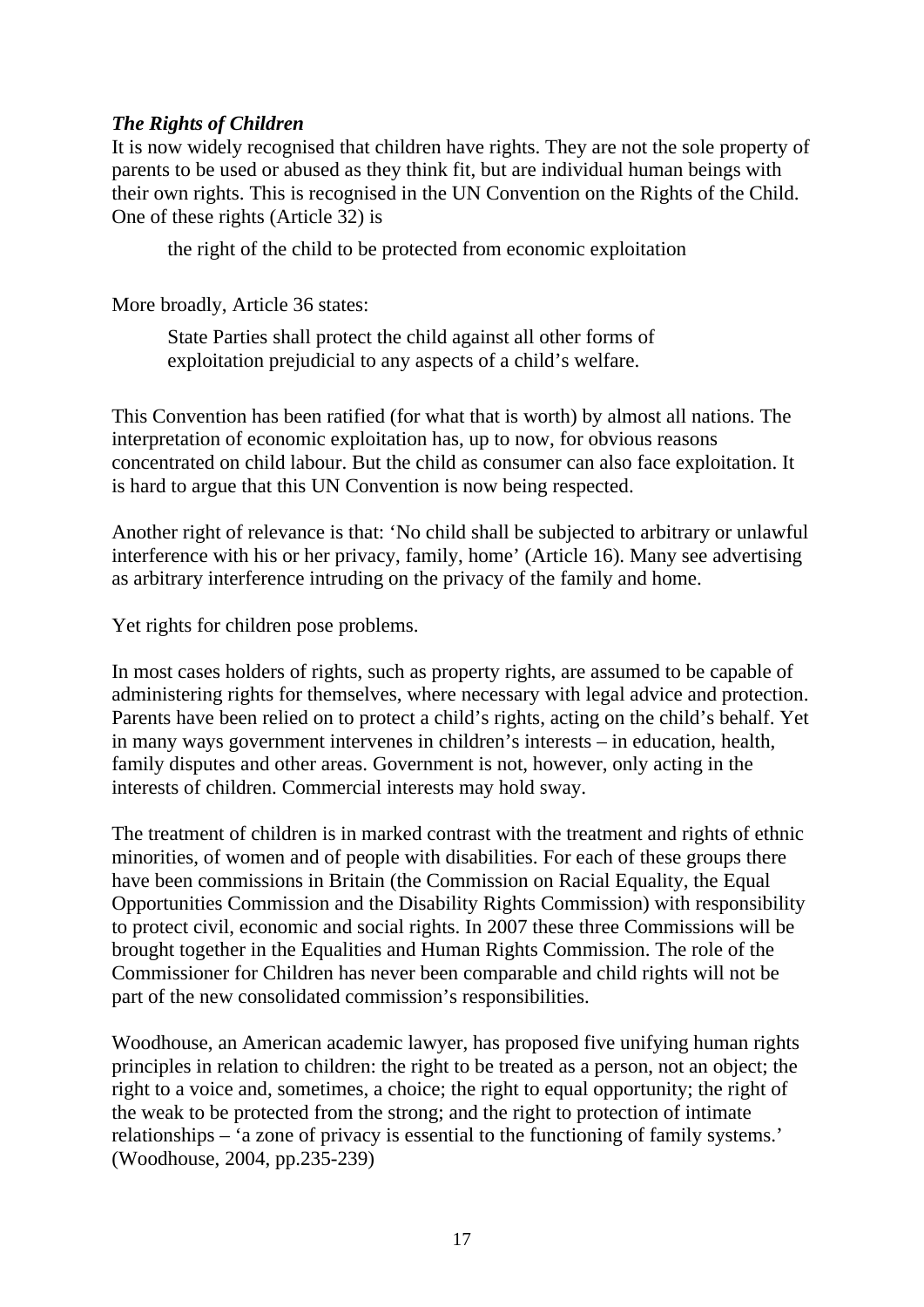It is abundantly clear that children are weak in the face of the strong commercial pressures. It is also clear that these pressures increasingly intrude on intimate relationships within the family. It may therefore be that the law can and should be increasingly used to protect children's rights to a childhood free from commercial pressures.

### *The Protection of Children*

Critics of advertising, such as parent groups, educationalists and other lobbyists, claim adverts are exploiting children. The concern is particularly about the amount of advertising aimed at children, the techniques employed in adverts and the lack of enforcement of regulations (Blades et al, 2005). Surveys show that there is strong support from parents for limiting advertising aimed at children. Research in Britain by the National Family and Parenting Institute (2004) found 84 percent of parents believed their children were being targeted too much by advertisers and that this was a major problem they face trying to raise their children.

If the arguments for greater protection of children are accepted, what should be done? There are two main ways to intervene: regulating the advertising industry and educating children about the dangers associated with it. While these two approaches are not mutually exclusive, Furnham (in Hansen et al., 2002) argues that the two positions are supported by different groups. Those who support regulation tend to be left wing, anti-business, collectivist, and protective of children. Those favouring education, tend to be right-wing, pro-business, individualistic, and wish to treat children as adults.

Protectionists like Levin and Linn (2004) believe the solution to this problem should be a multi-faceted effort by the government, advertising industry, advocacy groups and academia to help limit the negative effects of marketing. They write of the US context, 'The history of other social struggles contains an important lesson. One family, one teacher, one psychologist, one advocacy group alone will have difficulty combating a \$12 billion industry' (p.226). They propose that: the government should pass legislation restricting advertising to children to certain age groups or ban the marketing of particular products; academia should do more to investigate the psychosocial and health consequences of advertising; advocacy groups could to do more to raise awareness of its impact; and the advertising industry should do more to regulate itself in order to share the burden of protecting children.

Schor (2004) supports protectionist policies for children and proposes introducing a tax on advertising to children (defined as being when more than one quarter of the audience are children). This would, first, reduce the number of adverts aimed at children and, second, create a fund that could be used to produce commercial-free television. Schor also calls for an increase in the amount of commercial-free television paid for through a new tax or a directly paid-for service that could exist alongside commercially -funded channels. She calls for a blanket ban on advertising in schools which she claims 'violates a fundamental principle of consumer sovereignty: the ability to escape marketing' (p.197).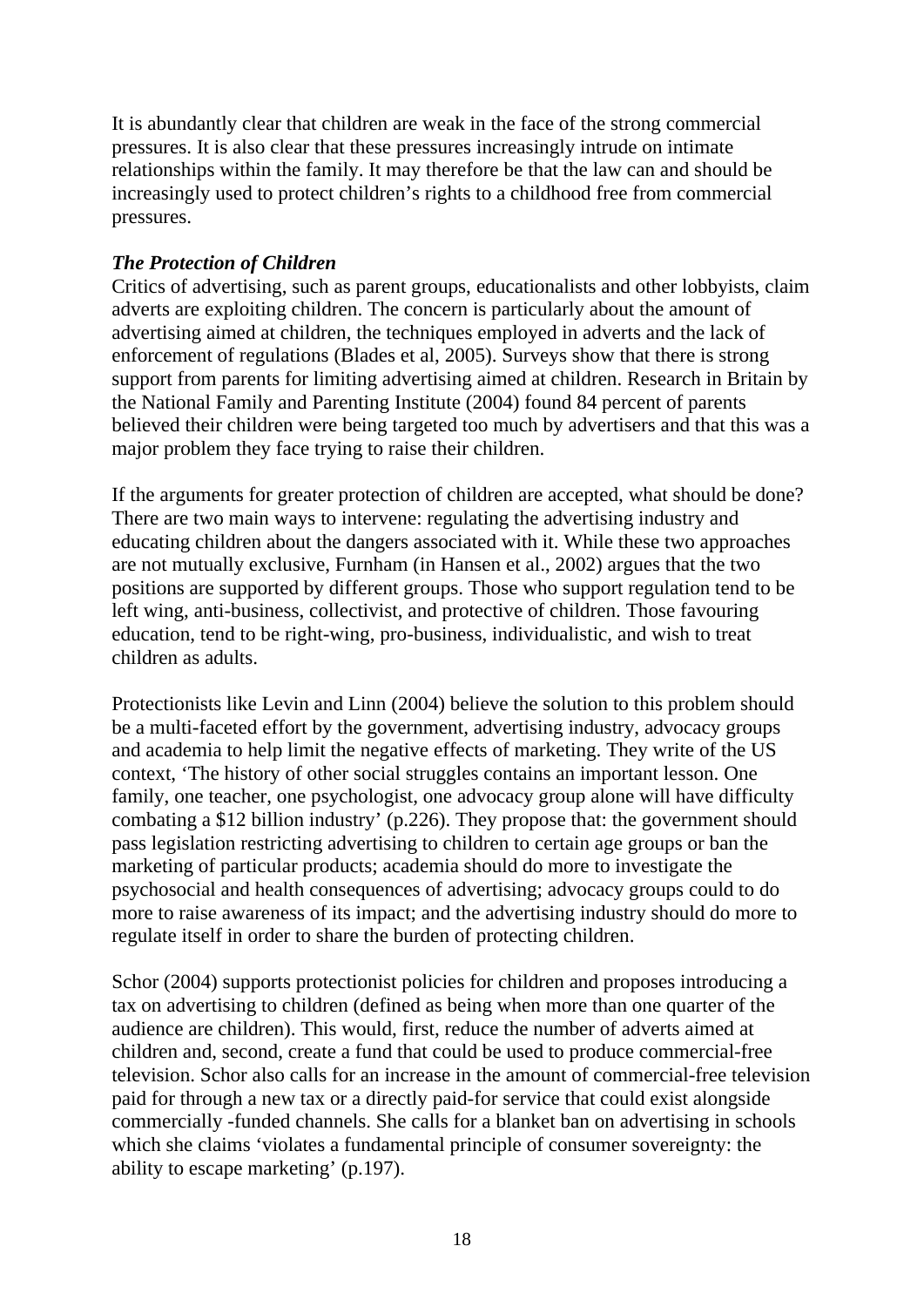By contrast, Furnham (1993) thinks it is unwise to ban advertising to children because it would slow children's consumer socialisation. He argues that it would be more beneficial if children were taught what a commercial is and the purpose it serves with the family, schools, and businesses all playing a part in consumer education.

All these writers agree on one thing: that there should be more transparency and accountability from those who carry out the research for the advertising industry. Currently all such research is the property of the companies commissioning it and therefore they are under no obligation to publish it. It would contribute vital knowledge about how much children understand about advertising if this research had to be published. Schor (2004) has also suggested adopting guidelines which would call for all the names of all individuals in the research, writing and production of any advert to be published in an attempt to encourage them to take more social responsibility. The advertising industry needs to adopt the same ethical procedures as apply in academic settings such as gaining consent from participants, protecting minors, and ensuring that those involved are warned of the dangers of participating in the research.

At the very least, as the Compass report by Williams (2006) proposes, there is need for national debate:

Parents can of course influence the way their children are brought up. But only by acting with others who share their concerns can social and economic impact of commercialisation be effectively confronted. It is time we talked about what we can do. (p.19)

The evidence presented here suggests that the freedom of children would be substantially enhanced if commercial pressures were drastically curtailed. This might comprise:

- a) The end of all advertising and other commercial pressures, of any sort on any media, directly or indirectly targeted at children aged under 7.
- b) The end of all advertising directed at children aged 7-15 where this may have adverse effects on some children's health, education, or their personal or social development.
- c) Control of this advertising to made the responsibility of a body whose primary concern is with children, rather than, as now, being left to selfregulation by the advertising industry.

### **The Future of Childhood**

Every child is, to a substantial degree, a child of their times. Childhood is largely socially constructed. Even biological development is influenced by many social and economic factors not least the commercial pressures considered here. It is therefore important to think intelligently about what sort of childhood we want our children or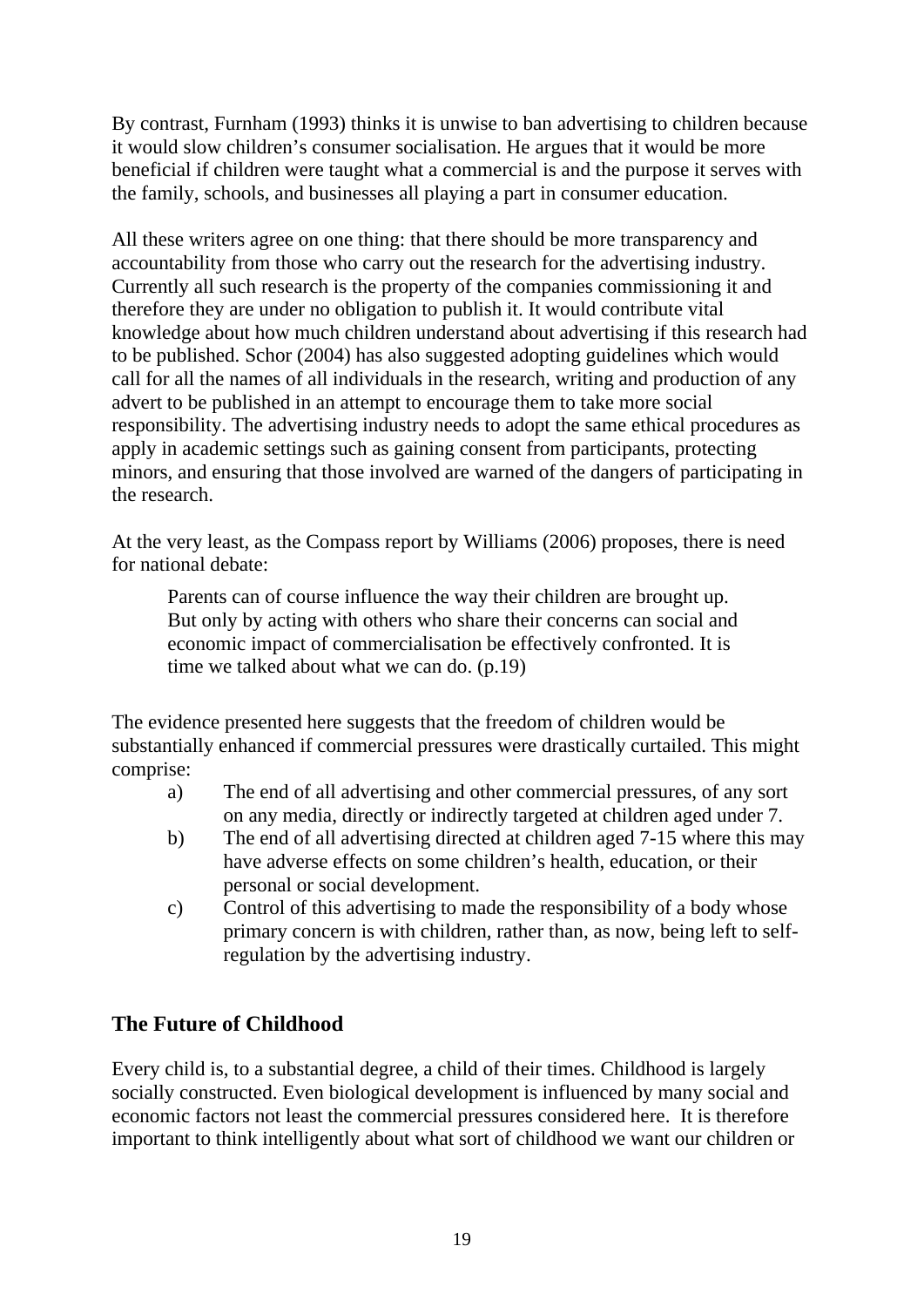grandchildren to experience. Disparaging sloganeering about creating a 'nanny state' is not helpful.

One thing should be remembered. Children have always been a concern and anxiety about childhood goes back a long way. An inscription on a tablet dated around 2800 BC stated: 'Children no longer obey their parents. Every man wants to write a book, and the end of the world is evidently approaching.'6

It should also be remembered that there are many signs that children in Britain are now generally more considerate, altruistic and outward looking than in the past. Children are more aware environmentally and globally, they engage in more voluntary activities, and they are less tolerant of racism and sexism than ever before. There is also no doubt that more years are spent by more young people investing more time in education with better results. This may be because of greater worries about getting a job or repaying a student loan, but it nevertheless represents increased investment in human capital.

The idea that all children are more materialist and less willing to defer gratification, simply does not stand scrutiny. If there are problems with childhood, Brooks writing in *The Guardian* (16 September 2006) has suggested that it is 'perhaps adulthood rather than childhood that's in crisis'.

Yet, even if most children are generally fine, this does not mean that the growing commercial pressures discussed here should be a matter of indifference or that there are not many children who are seriously vulnerable to these pressures.

The evidence presented here indicates that the freedom of children is being eroded and their rights ignored. Protection of children from commercial pressures is seriously inadequate.

Yet whether commercial pressures on children matter enough to require effective action ultimately depends on one's view of what childhood is and should be. It depends on answers to some of these questions:

- Are the commercial pressures on children a cause for real concern or only of interest to envious, ageing and puritanical kill-joys?
- Does it matter than children are manipulated for commercial ends?
- Are commercial pressures intruding on the privacy of the family?
- Should childhood be a protected space, free from commercial pressures?
- If childhood should be protected until an age when the pressures can be understood for what they are and those pressures can be resisted - what is that age and what protection is needed?

Many, perhaps most, treat increasing commercial pressures as part of the way of the world, an inevitable development about which nothing can be done. It may be

1

<sup>6</sup> Municipal Museum, Istanbul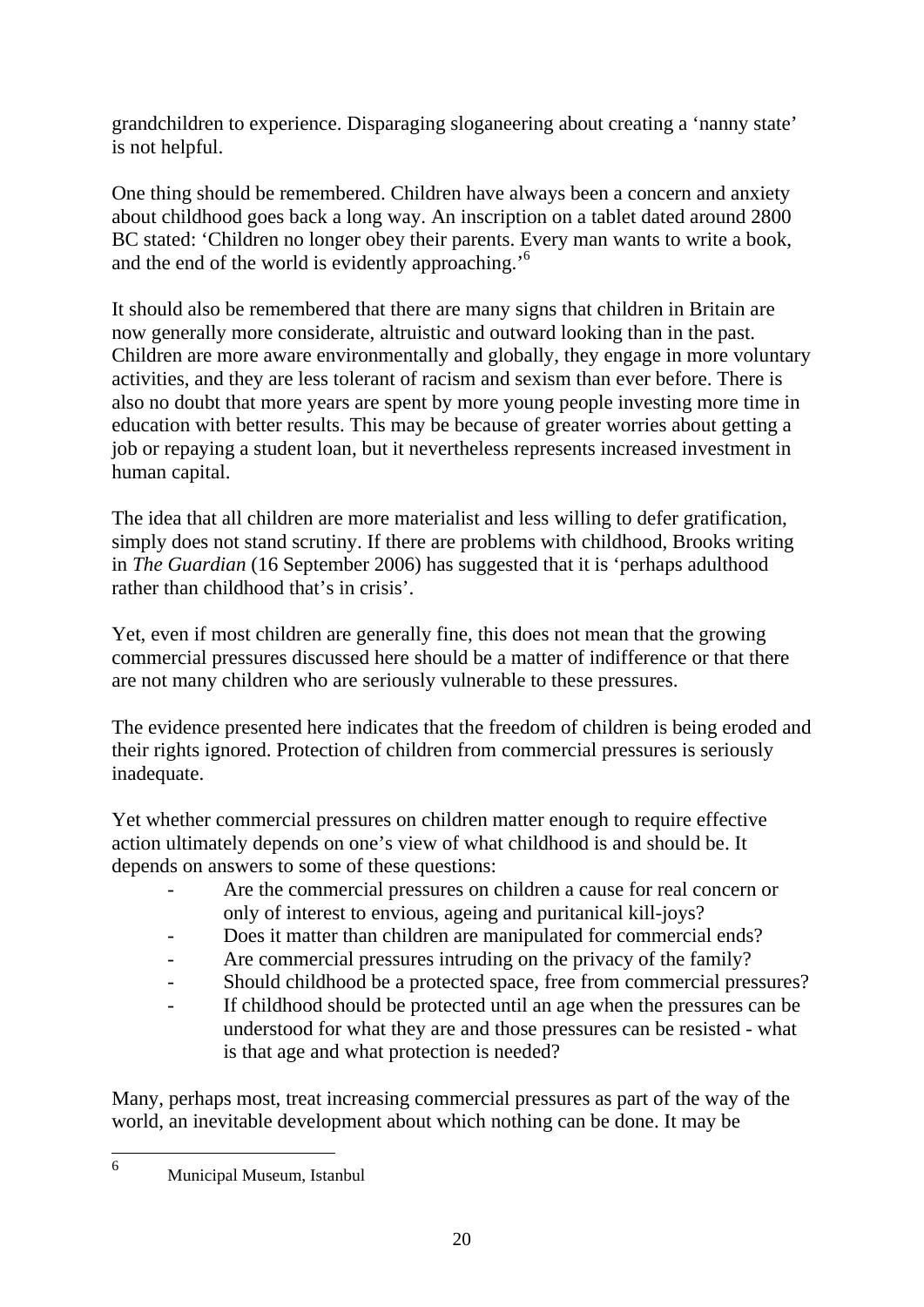regrettable but there it is and children must live with it. If childhood is primarily a preparation for an adult commercial world then, providing there are the sort of minimal protections such as now exist, then there is little cause for concern and nothing much needs to be done. This is the approach taken by all recent British governments.

Up to now, the general corporate attitude in Britain has not been *irresponsible* – advertisements are not allowed to depict children in dangerous settings such as taking sweets from strangers. But the prevailing corporate attitude towards the wider impact on childhood has been *aresponsible* – an absence of responsibility, with no apparent concern about the overall impact of commercial pressures on children

An alternative view is that we are all jointly responsible for our children's future – parents, government, civil society and corporations too. This view is encompassed in the African saying (used by Hillary Clinton as the title for her book) 'It takes a village to raise a child.' On this view, corporate responsibility extends to the impact of corporate behaviour on children. If the commercial pressures on children are to be curbed, then the corporate sector can no longer be treated as aresponsible or allowed to act in this way. It also requires the government to act decisively to ban advertising directed at children, at the very least young children.

From the free bag of samples distributed in maternity units, to commercials on television, websites, videos, computer games and cinemas, passing advertisements in school corridors, swimming pools, streets and supermarkets, with logos attached to shirts and shoes and school sports, children in Britain now experience a relentless stream of marketing messages at home, at school, at play, and in the community. For many children this stream starts as soon as they wake up and continues until they go to sleep.

These commercial pressures have been gathering pace with each generation of children. If unfettered, there is no reason to think that these pressures on children will do anything but continue to increase.

It is up to the whole of society – parents, civil society, corporations and government – to decide if such a future is desirable and acceptable. If not, all must act together to create a better future for children – and in turn, as generation succeeds generation, a better future for the whole society.

Each child should be free to be a child.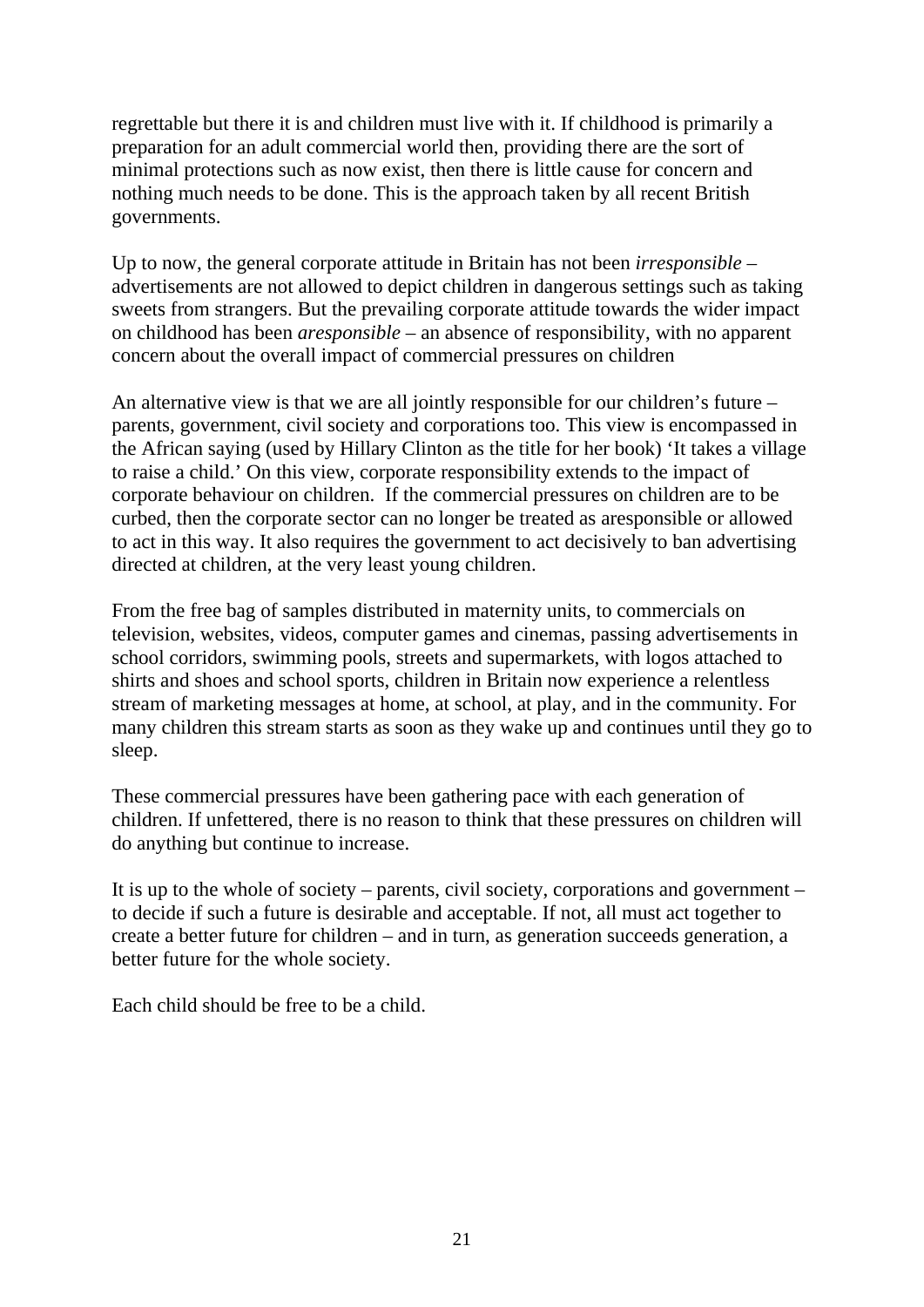#### **References**

- Adler, R., Lesser G., Meringoff, L., Robertson, T., Rossiter, J. and Ward, S. (1980) *The effects of television advertising on children*. Lexington, Massachusetts: Lexington Books.
- Atkin, C. K. (1982) 'Television Advertising and socialisation to consumer roles' in D. Pearl (ed.),*Television and behavior: ten years of scientific progress and implications fore the eighties*. Rockland: National Institute of Mental Health.
- Blades, B., Gunter, B., and Oates, C., (2005) *Advertising to children on TV*. New Jersey: Lawrence Erlbaum Associates.
- Csikszentmihalyi, M. (2004) 'Materialism and the Evolution of Consciousness', in Kasser and Kanner op. cit.
- Duncan Smith, I. (Chair) (2006) *Breakdown Britain*. London: Social Justice Policy Group.
- Furnham, A (1993) *Reaching for the counter. The new child consumers: regulation or education*. London: The Social Affairs Unit.
- Furnham, A and Gunter, B. (1998) *Children as Consumers*. London: Routledge.
- Goldberg, M. and Gorn, G. (1978) 'Some unintended consequences of TV advertising to children'. *Journal of Consumer Research*, 5(1): 22
- Hansen, F., Rasmussen, J., Martensen, A., Tufte, B (2002) *Children consumption, advertising and media*. Frederiksberg: Copenhagen Business School Press.
- Hardyment, C. (1998) *The Future of the Family*. London: Phoenix
- James, A. and Prout,A (1997) *Constructing and reconstructing childhood: contemporary issues in the sociological study of childhood*. London: Falmer, (2nd Edition)
- Kanner, A. and Soule, R (2004) 'Globalisation, corporate culture, and freedom' in Kasser and Kanner op. cit.
- Kasser, T and Kanner, A (2004) *Psychology and the consumer culture*. Washington DC: American Psychological Association.
- Kilbourne, J. (2004) 'The more you subtract the more you add' in Kasser and Kanner op. cit.
- Kunkel, D., Wilcox, B.L., Cantor, J. Palmer, E., Linn, S. and Dorwick, P. (2004) *Task Force on Advertising and Children*. Washington DC: American Psychological Association.
- Levin, D. and Linn, S. (2004) 'The commericalisation of childhood: Understanding the problems and finding solutions' in Kasser and Kanner op. cit.

Livingstone, S. (2002) *Young people and new media*. London: Sage